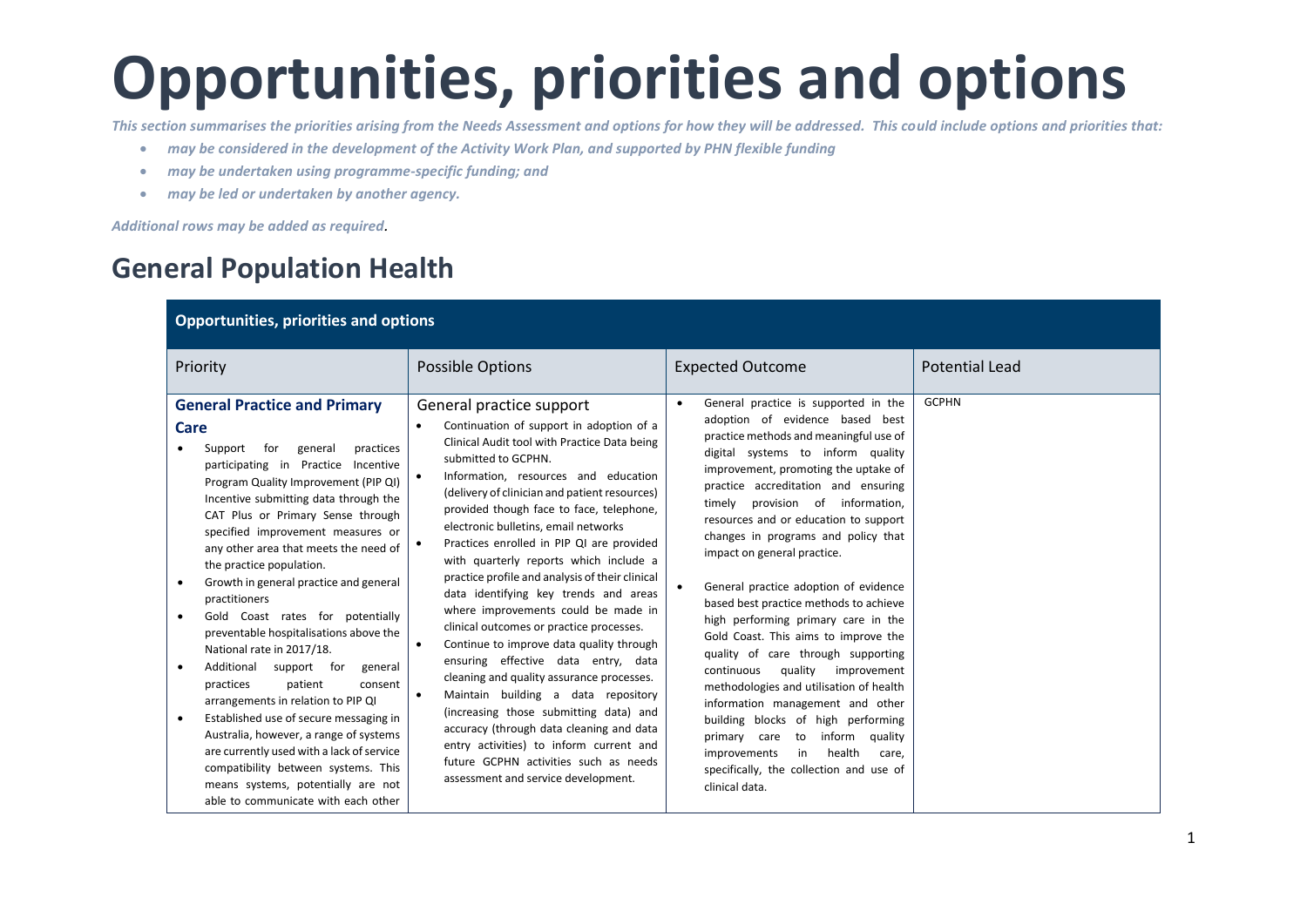| <b>Opportunities, priorities and options</b>                                                                                                                                                                         |                                                                                                                                                                                                                                                                                                                                                                                                                                                                                                                                                                                                                                                                                                                                                                                                                                                                                                                                                                                                                                                                                                                                                                                                                                                                                                                                                                             |                                                                                                                                                                                                                                                                                                                                                                                                                                                                                         |                                    |  |
|----------------------------------------------------------------------------------------------------------------------------------------------------------------------------------------------------------------------|-----------------------------------------------------------------------------------------------------------------------------------------------------------------------------------------------------------------------------------------------------------------------------------------------------------------------------------------------------------------------------------------------------------------------------------------------------------------------------------------------------------------------------------------------------------------------------------------------------------------------------------------------------------------------------------------------------------------------------------------------------------------------------------------------------------------------------------------------------------------------------------------------------------------------------------------------------------------------------------------------------------------------------------------------------------------------------------------------------------------------------------------------------------------------------------------------------------------------------------------------------------------------------------------------------------------------------------------------------------------------------|-----------------------------------------------------------------------------------------------------------------------------------------------------------------------------------------------------------------------------------------------------------------------------------------------------------------------------------------------------------------------------------------------------------------------------------------------------------------------------------------|------------------------------------|--|
| Priority                                                                                                                                                                                                             | Possible Options                                                                                                                                                                                                                                                                                                                                                                                                                                                                                                                                                                                                                                                                                                                                                                                                                                                                                                                                                                                                                                                                                                                                                                                                                                                                                                                                                            | <b>Expected Outcome</b>                                                                                                                                                                                                                                                                                                                                                                                                                                                                 | <b>Potential Lead</b>              |  |
| limiting clinical care coordination,<br>operational<br>administrative<br>and<br>efficiency                                                                                                                           | Practice support continue to support<br>$\bullet$<br>general practices with patient consent<br>arrangements<br>Maintain supporting providers and raising<br>$\bullet$<br>awareness (general practice, specialist and<br>Allied health) regarding secure messaging.<br><b>Primary Care Improvement</b><br>This program will continue to move<br>beyond basic practice support and<br>encompasses practice support activities<br>as well as a wider program based on<br>evidence based best practice methods to<br>achieve high performing primary care. It<br>includes activities to achieve better<br>quality of care through continuous quality<br>improvement methodologies,<br>using<br>health information to drive improvements<br>and other building blocks of high<br>performing primary care to inform<br>continuous improvement in primary<br>health care, including but not limited to<br>the collection and use of clinical data to<br>improve the population's health. This also<br>links with Primary Sense in section below.<br>By identifying the most appropriate tools<br>to assist GPs and general practice to<br>analyse general practice data to assist<br>with proactive planned care of patients<br>with the overall aim of managing patient<br>health care in general practice while<br>reducing unnecessary referrals and<br>admissions to hospital. | Clinical and social expected outcomes<br>$\bullet$<br>of secure exchange of clinical<br>information through secure messaging<br>Facilities<br>access<br>clinical<br>to<br>information to improve patient<br>care<br>Reduced time managing paper-<br>$\bullet$<br>based correspondence<br>Improved<br>communication<br>٠<br>health<br>acre<br>between<br>care<br>providers as part of an end-to-end<br>clinical workflow<br>Improved privacy and security of<br>٠<br>patient information | <b>GCPHN</b>                       |  |
| <b>General Practice and Primary</b>                                                                                                                                                                                  | <b>Integrated Care Alliance</b>                                                                                                                                                                                                                                                                                                                                                                                                                                                                                                                                                                                                                                                                                                                                                                                                                                                                                                                                                                                                                                                                                                                                                                                                                                                                                                                                             | Create a single integrated healthcare system<br>for the Gold Coast by:                                                                                                                                                                                                                                                                                                                                                                                                                  | GCPHN with Gold Coast Health (GCH) |  |
| Care<br>Clinical handover,<br>particularly to<br>General Practice on discharge from<br>hospitals remains a significant issue<br>Comparatively high rates of potentially<br>$\bullet$<br>preventable hospitalisations | Continue to support the implementation<br>$\bullet$<br>of new integrated models of care.<br>Preliminary work to develop models of<br>$\bullet$<br>care have been completed for a range of<br>disease conditions. The models and<br>implementation<br>requirements<br>are<br>currently being scoped.                                                                                                                                                                                                                                                                                                                                                                                                                                                                                                                                                                                                                                                                                                                                                                                                                                                                                                                                                                                                                                                                         | Improving the coordination of care to<br>$\bullet$<br>ensure consumers receive the right care<br>at the right place at the right time by the<br>right person.<br>Increasing<br>the effectiveness<br>and<br>efficiency<br>of health services<br>for<br>consumers.                                                                                                                                                                                                                        |                                    |  |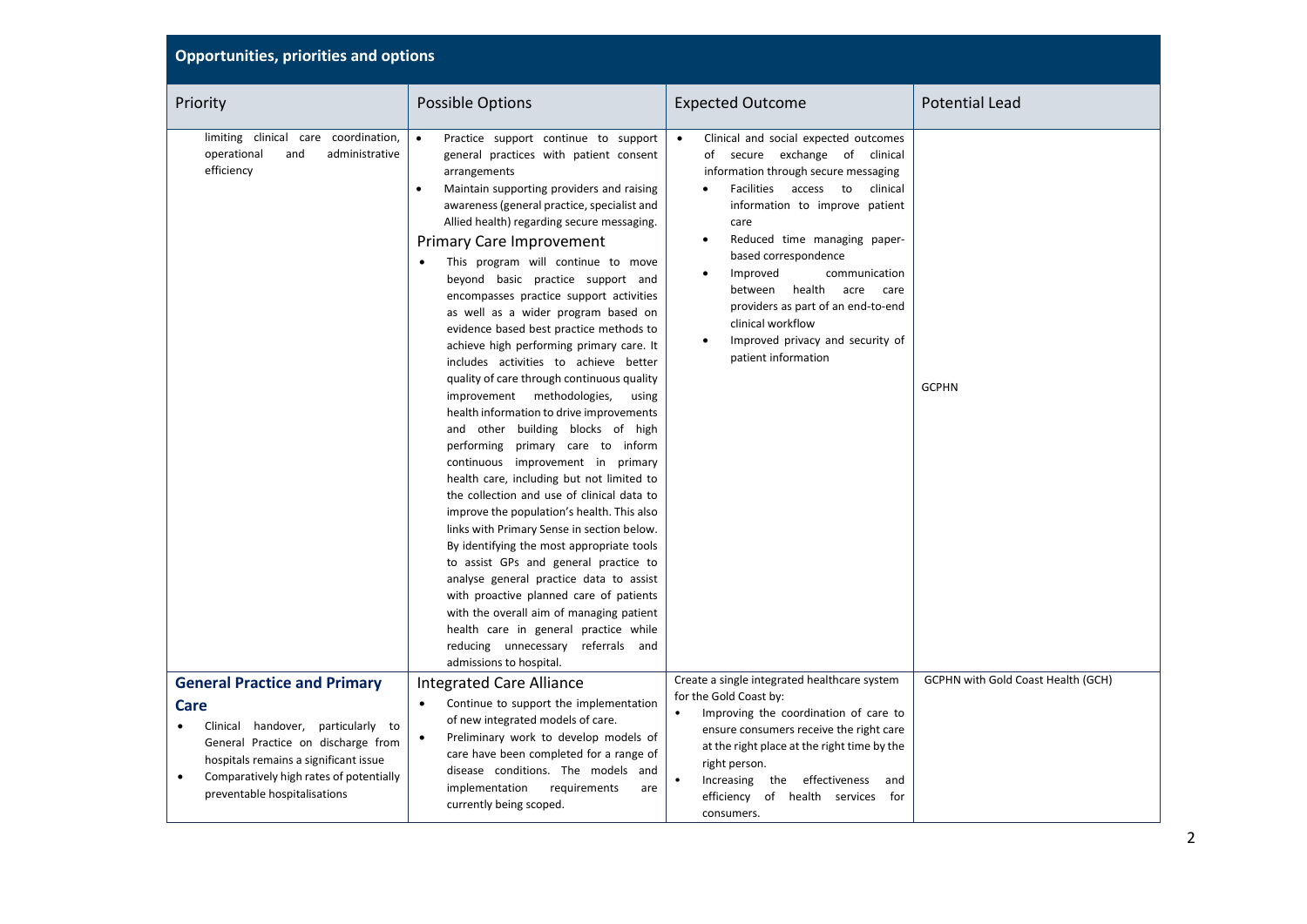| Priority                                                                                                                                                                                                                                                                                                                                            | <b>Possible Options</b>                                                                                                                                                                                                                                                                                                                                                                                                                                                                                                                                                                                                                                                                                                                                                                                                                                                                                                                                                                                                                                                                                                                                                                                                                     | <b>Expected Outcome</b>                                                                                                                                                                                                                                                                                                                                                                                                                                                                                                                                                                                                                                                                                                                                                                                                                                                                                                                                                                                                                                                                                                                                | <b>Potential Lead</b>       |
|-----------------------------------------------------------------------------------------------------------------------------------------------------------------------------------------------------------------------------------------------------------------------------------------------------------------------------------------------------|---------------------------------------------------------------------------------------------------------------------------------------------------------------------------------------------------------------------------------------------------------------------------------------------------------------------------------------------------------------------------------------------------------------------------------------------------------------------------------------------------------------------------------------------------------------------------------------------------------------------------------------------------------------------------------------------------------------------------------------------------------------------------------------------------------------------------------------------------------------------------------------------------------------------------------------------------------------------------------------------------------------------------------------------------------------------------------------------------------------------------------------------------------------------------------------------------------------------------------------------|--------------------------------------------------------------------------------------------------------------------------------------------------------------------------------------------------------------------------------------------------------------------------------------------------------------------------------------------------------------------------------------------------------------------------------------------------------------------------------------------------------------------------------------------------------------------------------------------------------------------------------------------------------------------------------------------------------------------------------------------------------------------------------------------------------------------------------------------------------------------------------------------------------------------------------------------------------------------------------------------------------------------------------------------------------------------------------------------------------------------------------------------------------|-----------------------------|
| Access to Information about services<br>and resources to support general<br>practice in key areas required<br>Potential to increase use of data in<br>software<br>general<br>practice<br>to<br>proactively plan care<br>Current systems (including MBS<br>payments and data) do not support<br>population health approach and care-<br>coordination | A major body of work for GCPHN involves<br>$\bullet$<br>the implementation of shared care<br>frameworks and pathways to enable all<br>clinicians on the Gold Coast to review and<br>utilise new pathways to care resulting<br>from the re-design work. This will include<br>the electronic infrastructure to support<br>the implementation of the new models of<br>care.                                                                                                                                                                                                                                                                                                                                                                                                                                                                                                                                                                                                                                                                                                                                                                                                                                                                    | Engaging and supporting clinicians to<br>facilitate improvements in our health<br>system.                                                                                                                                                                                                                                                                                                                                                                                                                                                                                                                                                                                                                                                                                                                                                                                                                                                                                                                                                                                                                                                              |                             |
|                                                                                                                                                                                                                                                                                                                                                     | <b>Primary Sense</b><br>Continue refinement and implementation in<br>practices of automated pseudonymised data<br>extraction and analysis of the health profile of<br>the entire practice population - generating<br>actionable optimal care reports and medication<br>safety alerts for general practices, analysed<br>population health data for the practice to<br>inform the service response, and for GCPHN<br>needs assessment and other commissioning<br>purposes:<br>Highlights patients with complex and<br>$\bullet$<br>comorbid conditions to target proactive<br>and coordinated care<br>patients<br>of<br>Highlights<br>risk<br>$\bullet$<br>at<br>hospitalisation for coordinated care<br>(some cross over with group above)<br>Highlights patients at risk of chronic<br>$\bullet$<br>disease to target proactive health<br>assessment<br>of<br>Highlights<br>patients<br>risk<br>at<br>$\bullet$<br>polypharmacy for medication review<br>Alerts to patients at immediate risk from<br>$\bullet$<br>medication prescribing safety issues<br>Public Health Surveillance, dashboard<br>$\bullet$<br>updates every five minutes with<br>condition/ symptoms of interest such as<br>influenza/influenzas symptoms.<br>$\bullet$ | Primary Sense will support general practices<br>to make timely decisions for better health<br>care for their respective populations by:<br>• Integrating diagnosis, medications and<br>pathology<br>data<br>from<br>practice<br>management system and applying<br>evidenced based algorithms.<br>Identifying high risk groups for proactive<br>care.<br>Relaying analysed de-identified patient<br>information as data becomes available.<br>enabling the practices to plan and<br>coordinate care in an efficient way so<br>patients get the right care at the right<br>time by the right person.<br>Providing clinical audit functions e.g. pre-<br>accreditation data checks, and a risk<br>stratified profile of the entire practice<br>patient population including high impact<br>conditions,<br>multi-morbidity<br>and<br>polypharmacy profiles.<br>Primary Sense will also enhance the<br>$\bullet$<br>level and detail of service planning that<br>PHNs can do based on historic and<br>current de-identified patient level,<br>practice level, and regional level data,<br>enabling predictive modelling and<br>tracking outcomes over time. | GCPHN with key stakeholders |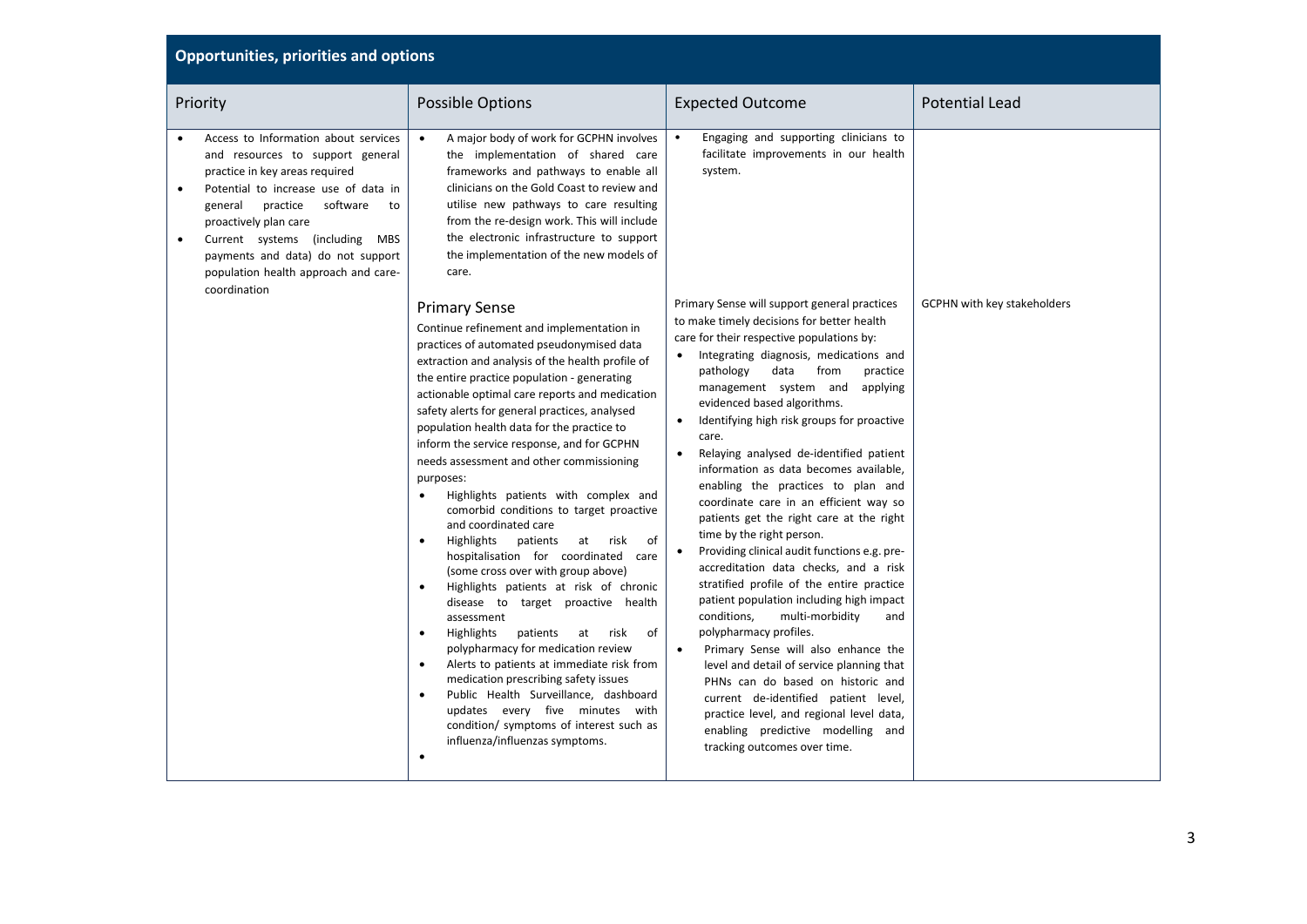| <b>Opportunities, priorities and options</b>                                                                                                                                                                                                                                                                                               |                                                                                                                                                                                                                                                                                                                                                                                                                                                                                                                                                                                                                                                                                                                                                                                           |                                                                                                                                                                                                                                                                                                                                                                                                     |                       |  |
|--------------------------------------------------------------------------------------------------------------------------------------------------------------------------------------------------------------------------------------------------------------------------------------------------------------------------------------------|-------------------------------------------------------------------------------------------------------------------------------------------------------------------------------------------------------------------------------------------------------------------------------------------------------------------------------------------------------------------------------------------------------------------------------------------------------------------------------------------------------------------------------------------------------------------------------------------------------------------------------------------------------------------------------------------------------------------------------------------------------------------------------------------|-----------------------------------------------------------------------------------------------------------------------------------------------------------------------------------------------------------------------------------------------------------------------------------------------------------------------------------------------------------------------------------------------------|-----------------------|--|
| Priority                                                                                                                                                                                                                                                                                                                                   | Possible Options                                                                                                                                                                                                                                                                                                                                                                                                                                                                                                                                                                                                                                                                                                                                                                          | <b>Expected Outcome</b>                                                                                                                                                                                                                                                                                                                                                                             | <b>Potential Lead</b> |  |
| <b>General Practice and Primary</b><br>Care<br>While categories 4 and 5 ED<br>presentations have remained stable,<br>there has been growth in higher acuity<br>categories, increasing demand on ED<br>services<br>Access to Information about services<br>$\bullet$<br>and resources to support general<br>practice in key areas required. | <b>Emergency Alternatives</b><br>Continue promotion of after-hours<br>doctor's services, online and telephone<br>services to improve awareness of options<br>and help people make appropriate and<br>informed decisions.<br>Activities include:<br>Collateral development and distribution,<br>$\bullet$<br>including magnets, brochures and posters.<br>To be distributed through general practice<br>and GCH emergency department.<br>Online advertising, social media and radio<br>$\bullet$<br>advertising<br>Usual GCPHN and GCH publications<br>$\bullet$<br>Tonic advertising at pharmacy<br>$\bullet$<br>Advertising through GCUH screens in foyer<br>$\bullet$<br>and emergency waiting areas.                                                                                   | Contribute to prevention of increasing<br>$\bullet$<br>numbers of Emergency Department<br>presentations<br>Reduce the burden in Emergency<br>Departments by reducing the number<br>of unnecessary or inappropriate<br>presentations                                                                                                                                                                 | <b>GCPHN with GCH</b> |  |
| <b>General Practice and Primary</b><br>Care<br>Access to information about services<br>and resources to support general<br>practice in key areas required                                                                                                                                                                                  | Access to information and<br>resources<br>GCPHN will continue to host, develop the I.T.<br>infrastructure, update and market the existing<br>web portal featuring:<br>Localised referral<br>guidelines<br>and<br>templates for Gold Coast Health, updated<br>to reflect the Clinical Prioritisation Criteria<br>protocols introduced in Queensland<br>Review and update of existing referral<br>templates to ensure they align to current<br>evidence and GCHHS systems and<br>protocols<br>Other clinical and service navigation<br>$\bullet$<br>support information including the<br>emerging new models of care<br>Professional resources<br>Patient facing resources<br>$\bullet$<br>In addition, other software options as well as<br>the structure of the current HealthyGC website | Achieving<br>to<br>$\bullet$<br>increased<br>access<br>evidence-based<br>contemporary<br>resources and localised service and<br>referral information<br>Increase direct links to local service<br>$\bullet$<br>provider information in health topic<br>areas and information and resources<br>published<br>online<br>to<br>support<br>appropriate, timely referrals and agreed<br>service pathways. | <b>GCPHN with GCH</b> |  |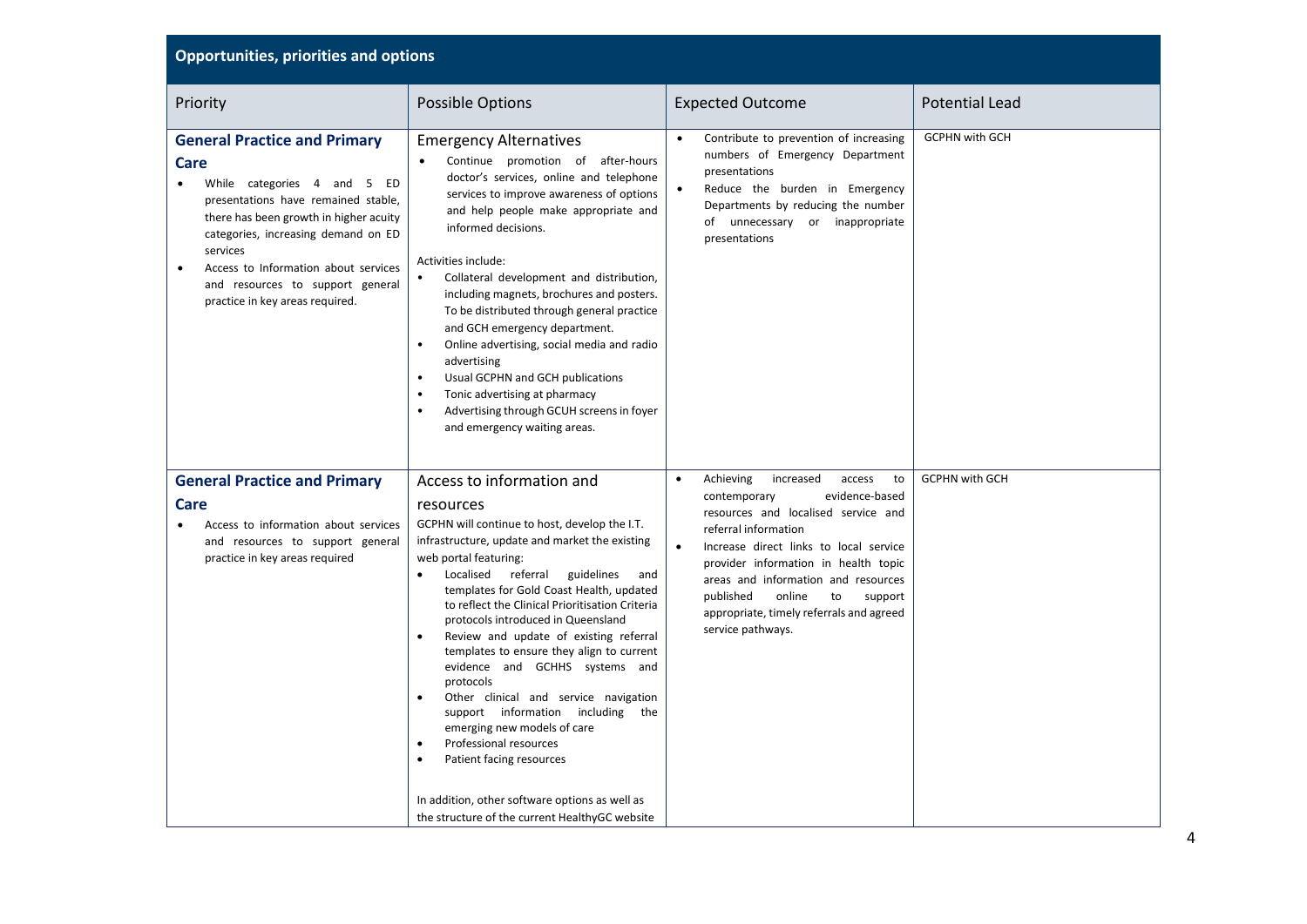| <b>Opportunities, priorities and options</b>                                                                                                                                                                                                                                                        |                                                                                                                                                                                                                                                                                                                                                                                                                                                                       |                                                                                                                                                                                         |                              |  |
|-----------------------------------------------------------------------------------------------------------------------------------------------------------------------------------------------------------------------------------------------------------------------------------------------------|-----------------------------------------------------------------------------------------------------------------------------------------------------------------------------------------------------------------------------------------------------------------------------------------------------------------------------------------------------------------------------------------------------------------------------------------------------------------------|-----------------------------------------------------------------------------------------------------------------------------------------------------------------------------------------|------------------------------|--|
| Priority                                                                                                                                                                                                                                                                                            | <b>Possible Options</b>                                                                                                                                                                                                                                                                                                                                                                                                                                               | <b>Expected Outcome</b>                                                                                                                                                                 | <b>Potential Lead</b>        |  |
|                                                                                                                                                                                                                                                                                                     | are currently being reviewed and compared to<br>ensure the service continues to function in the<br>most effective and efficient way.<br>Work cooperatively with National Health<br>Service Directory to ensure most effective<br>information sharing.<br>This activity links closely with practice support<br>activities and other program activities.                                                                                                                |                                                                                                                                                                                         |                              |  |
| <b>Cancer</b><br>High rates of melanoma across the<br>region.<br>Higher rates of colorectal cancer and<br>$\bullet$<br>breast cancer but lower rates of<br>screening compared to national rates.<br>community awareness of<br>$\bullet$<br>Low<br>eligibility for screening in Gold Coast<br>region | Public Awareness/Campaign -<br>Cancer<br>Maintain public awareness campaigns<br>$\bullet$<br>promoting screening and skin checks<br>through usual communication channels<br>including information and resources on<br>website<br>(HealthyGC),<br><b>GCPHN</b><br>publications, social and traditional media,<br>targeting particular hot spot areas.                                                                                                                  | Increase in awareness and uptake of<br>$\bullet$<br>screening services for breast, bowl and<br>cervical screening.<br>$\bullet$<br>Increased skin cancer and prostate<br>cancer checks. | <b>GCPHN</b>                 |  |
|                                                                                                                                                                                                                                                                                                     | <b>General Practice Support - Quality</b><br>Improvement<br>Quality improvement activities in general<br>practice support to include prevention as<br>potential focus area including recall /<br>reminder of potentially eligible patients<br>for screening options through Health<br>Assessments and skin checks.                                                                                                                                                    |                                                                                                                                                                                         | <b>GCPHN</b>                 |  |
| <b>Immunisation</b><br>children<br>fully<br>Lower rates<br>of<br>immunised in Gold Coast particularly<br>Hinterland, Surfers Paradise and<br>Mudgeeraba-Tallebudgera.<br>Lower rates of HPV vaccination in Gold<br>Coast compared to the national figure.                                           | Public Awareness – Immunisation<br>Continue public awareness campaigns<br>$\bullet$<br>promoting early childhood, HPV and<br>influenza vaccinations through usual<br>channels including<br>communications<br>information and resources on website<br>(HealthyGC), GCPHN publications, social<br>and traditional media, targeting particular<br>hot spot areas (including areas with<br>overall high percentage of children fully<br>immunised but also high number of | Increase in awareness and uptake of<br>$\bullet$<br>vaccinations.                                                                                                                       | <b>GCPHN</b><br><b>GCPHN</b> |  |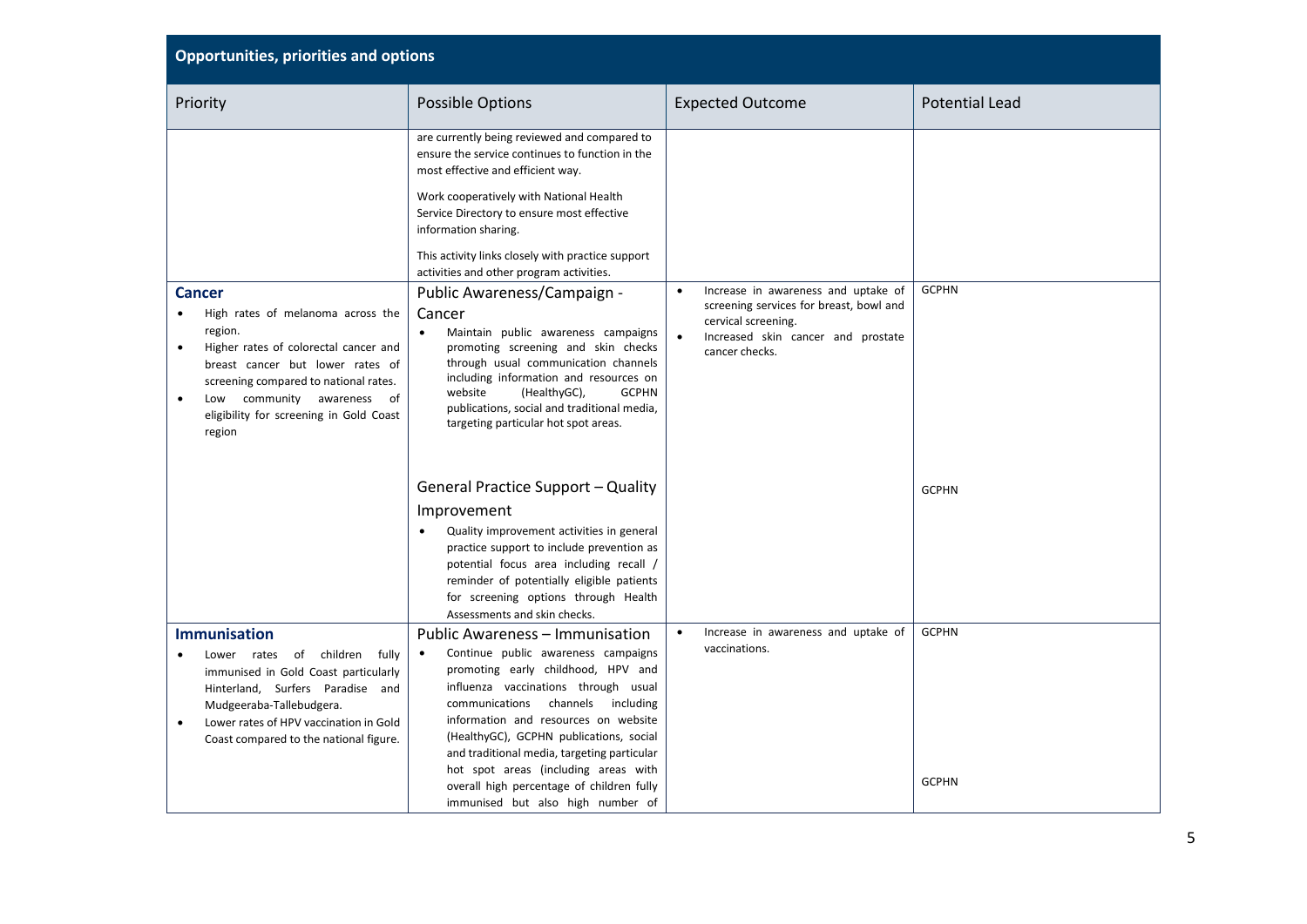| <b>Opportunities, priorities and options</b>                                                                                                                                                                                                                                                                                                                                                                                                                                                                                |                                                                                                                                                                                                                                                                                                                                                                                                                                                                                                                                                                                                                       |                                                                                                                                                                                                                                                                                                                                                                                                                                                                                                                                                        |                                |  |
|-----------------------------------------------------------------------------------------------------------------------------------------------------------------------------------------------------------------------------------------------------------------------------------------------------------------------------------------------------------------------------------------------------------------------------------------------------------------------------------------------------------------------------|-----------------------------------------------------------------------------------------------------------------------------------------------------------------------------------------------------------------------------------------------------------------------------------------------------------------------------------------------------------------------------------------------------------------------------------------------------------------------------------------------------------------------------------------------------------------------------------------------------------------------|--------------------------------------------------------------------------------------------------------------------------------------------------------------------------------------------------------------------------------------------------------------------------------------------------------------------------------------------------------------------------------------------------------------------------------------------------------------------------------------------------------------------------------------------------------|--------------------------------|--|
| Priority                                                                                                                                                                                                                                                                                                                                                                                                                                                                                                                    | Possible Options                                                                                                                                                                                                                                                                                                                                                                                                                                                                                                                                                                                                      | <b>Expected Outcome</b>                                                                                                                                                                                                                                                                                                                                                                                                                                                                                                                                | <b>Potential Lead</b>          |  |
|                                                                                                                                                                                                                                                                                                                                                                                                                                                                                                                             | children not fully immunised- Ormeau-<br>Oxenford and Nerang.                                                                                                                                                                                                                                                                                                                                                                                                                                                                                                                                                         |                                                                                                                                                                                                                                                                                                                                                                                                                                                                                                                                                        |                                |  |
|                                                                                                                                                                                                                                                                                                                                                                                                                                                                                                                             | <b>General Practice Support - Quality</b>                                                                                                                                                                                                                                                                                                                                                                                                                                                                                                                                                                             |                                                                                                                                                                                                                                                                                                                                                                                                                                                                                                                                                        |                                |  |
|                                                                                                                                                                                                                                                                                                                                                                                                                                                                                                                             | Improvement                                                                                                                                                                                                                                                                                                                                                                                                                                                                                                                                                                                                           |                                                                                                                                                                                                                                                                                                                                                                                                                                                                                                                                                        |                                |  |
|                                                                                                                                                                                                                                                                                                                                                                                                                                                                                                                             | Quality improvement activities in general<br>practice support to include prevention as<br>potential focus area including recall /<br>reminder of potentially eligible patients<br>for vaccinations                                                                                                                                                                                                                                                                                                                                                                                                                    |                                                                                                                                                                                                                                                                                                                                                                                                                                                                                                                                                        |                                |  |
| <b>Persistent Pain</b>                                                                                                                                                                                                                                                                                                                                                                                                                                                                                                      | Continuation of Turning Pain into                                                                                                                                                                                                                                                                                                                                                                                                                                                                                                                                                                                     | Improved self-management of pain.<br>$\bullet$                                                                                                                                                                                                                                                                                                                                                                                                                                                                                                         | Contractor                     |  |
| rates of musculoskeletal<br>High<br>conditions in Southport, Gold Coast<br>Ormeau-Oxenford<br>North,<br>and<br>Coolangatta.<br>Ageing population means<br>more<br>musculoskeletal conditions projected<br>Pain management frequently focusses<br>$\bullet$<br>on medication<br>High levels of opioid dispensing across<br>region compared to national rate,<br>particularly Southport<br>Need for more awareness and support<br>for prevention and self-management<br>Focus on multidisciplinary<br>and<br>coordinated care | Gain (Persistent Pain) program with the<br>following service components included:<br>Patient self-management<br>education<br>program<br>Individual patient assessment including<br>support to navigate service providers and<br>recommendations to patient's GP<br>$\bullet$<br>Access to additional allied health services<br>where required<br>GP and allied health services education<br>$\bullet$<br>$\bullet$<br>Peer to peer support group lead by<br>previous participants<br>Refresher workshops for participants at 6<br>months, 9 months and 12 months' post<br>program<br>Evaluation using validated tools |                                                                                                                                                                                                                                                                                                                                                                                                                                                                                                                                                        |                                |  |
| <b>After-hours</b><br>Increasing rates of non-urgent general<br>$\bullet$<br>practice after-hours services among<br>people aged 80 years and over<br>Ageing population indicates more<br>$\bullet$<br>people accessing after-hours general<br>practice services<br>Gold Coast rate for potentially<br>preventable hospitalisations above the<br>national rate in 2017-18                                                                                                                                                    | <b>Primary Sense</b><br>Continue refinement and implementation<br>$\bullet$<br>in practices of automated de-identified<br>data extraction and analysis of the health<br>profile of the entire practice population -<br>generating actionable reports and<br>medication safety alerts for general<br>practices, analysed population health<br>data for the practice to inform the service<br>response, and for GCPHN commissioning<br>purposes:                                                                                                                                                                        | Primary Sense will support general practices<br>to make timely decisions for better health<br>care for their respective populations by:<br>• Integrating diagnosis, medications and<br>data<br>from<br>pathology<br>practice<br>management system and<br>applying<br>evidenced based algorithms.<br>$\bullet$<br>Identifying high risk groups for proactive<br>care.<br>Relaying analysed de-identified patient<br>$\bullet$<br>information as data becomes available,<br>enabling the practices to plan and<br>coordinate care in an efficient way so | <b>GCPHN with stakeholders</b> |  |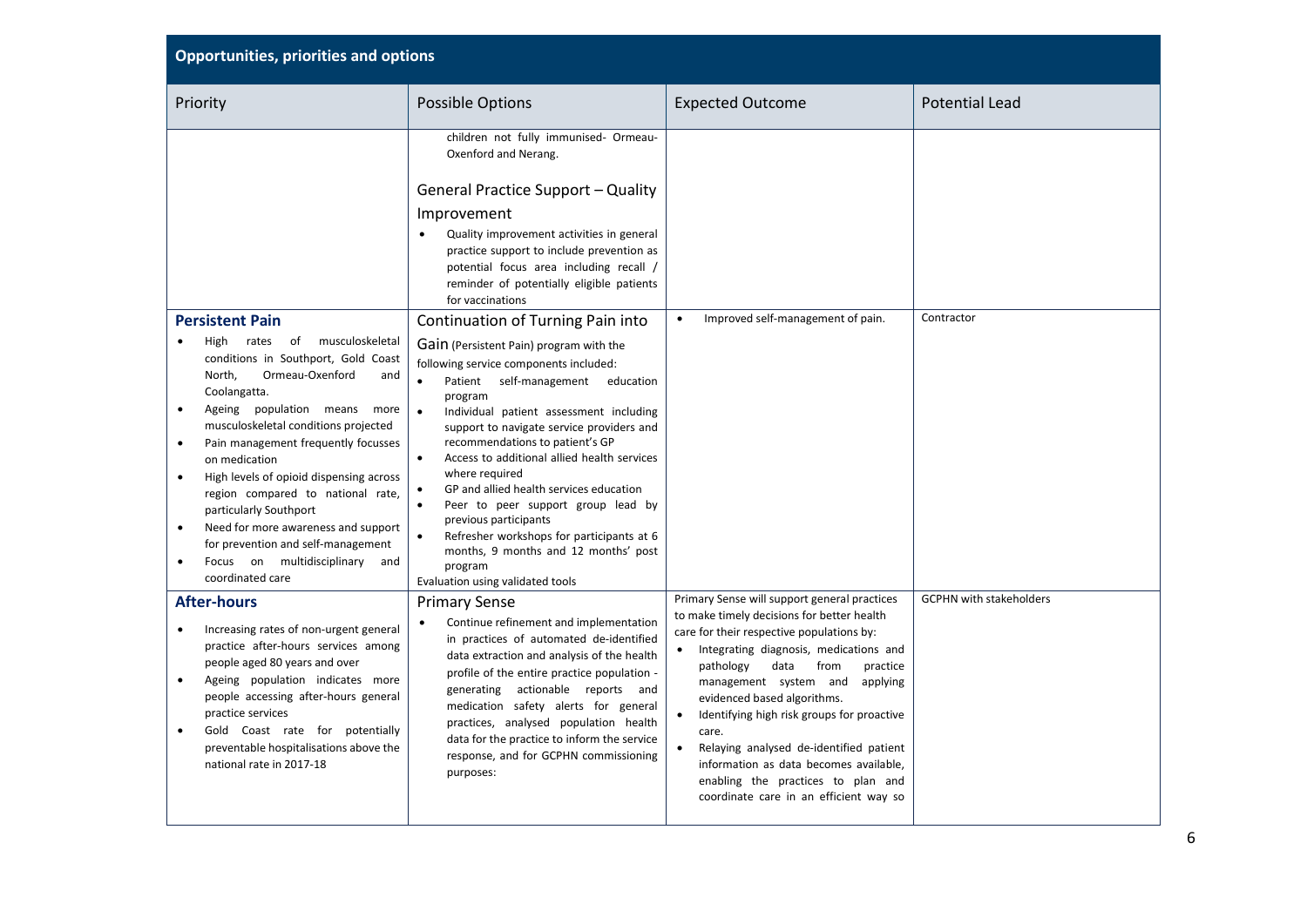| health<br>Focus<br>on<br>preventive<br>interventions<br>and early<br>disease<br>management in primary care and<br>community-based settings to prevent<br>potentially<br>preventable<br>hospotalisation<br>While categories four and five<br>$\bullet$<br><b>Emergency Department presentations</b><br>have remained stable, there has been<br>growth in higher acuity categories,<br>increasing demand on ED services. | Highlights patients with complex and<br>comorbid conditions to target proactive<br>and coordinated care<br>Highlights<br>patients<br>at risk<br>of<br>hospitalisation for coordinated care<br>(some cross over with group above)<br>Highlights patients at risk of chronic<br>disease to target proactive health<br>assessment<br>Highlights<br>patients<br>at<br>risk<br>of<br>polypharmacy for medication review<br>Alerts to patients at immediate risk from<br>medication prescribing safety issues<br>Public Health Surveillance, dashboard<br>updates every five minutes with<br>condition/ symptoms of interest such as<br>influenza/influenzas symptoms. | patients get the right care at the right<br>time by the right person.<br>Providing clinical audit functions e.g. pre-<br>accreditation data checks, and a risk<br>stratified profile of the entire practice<br>patient population including high impact<br>conditions,<br>multi-morbidity<br>and<br>polypharmacy profiles.<br>Primary Sense will also enhance the<br>level and detail of service planning that<br>PHNs can do based on historic and<br>current de-identified patient level,<br>practice level, and regional level data,<br>enabling predictive modelling and<br>tracking outcomes over time. | <b>GCPHN with GCH</b>                 |
|------------------------------------------------------------------------------------------------------------------------------------------------------------------------------------------------------------------------------------------------------------------------------------------------------------------------------------------------------------------------------------------------------------------------|------------------------------------------------------------------------------------------------------------------------------------------------------------------------------------------------------------------------------------------------------------------------------------------------------------------------------------------------------------------------------------------------------------------------------------------------------------------------------------------------------------------------------------------------------------------------------------------------------------------------------------------------------------------|--------------------------------------------------------------------------------------------------------------------------------------------------------------------------------------------------------------------------------------------------------------------------------------------------------------------------------------------------------------------------------------------------------------------------------------------------------------------------------------------------------------------------------------------------------------------------------------------------------------|---------------------------------------|
|                                                                                                                                                                                                                                                                                                                                                                                                                        | Access to information and<br>resources (Healthy gc)<br>GCPHN will continue to host, develop the I.T<br>infrastructure, update and market the existing<br>web portal featuring<br>Access to timely up to date health<br>information.                                                                                                                                                                                                                                                                                                                                                                                                                              | Direct links to local service providers<br>$\bullet$<br>information in health topic areas and<br>information and resources published<br>online to support appropriate, timely<br>referrals and agreed service pathways                                                                                                                                                                                                                                                                                                                                                                                       |                                       |
|                                                                                                                                                                                                                                                                                                                                                                                                                        | Safe spaces (PCCS)<br>Continue to fund after-hours drop-in<br>service for primary mental health care<br>services for people with severe and<br>complex mental illness in the form of<br>community based safe space.<br><b>Emergency Alternatives</b><br>Continue promotion of after-hours<br>doctor's services, online and telephone<br>services to improve awareness of options<br>and help people make appropriate and<br>informed decisions. GCPHN anticipate this<br>will continue to assist reduce the burden<br>in Emergency departments by reducing<br>the number of unnecessary or<br>inappropriate presentations.<br>Activities include:                | Support for people to proactively<br>$\bullet$<br>manage their mental health by allowing<br>access through a drop-in arrangement<br>when the person identifies symptoms of<br>becoming unwell and their primary care<br>provider is not accessible<br>Increase awareness of the community<br>about other services and options<br>available to the community, when to<br>use them and when it is appropriate to<br>go to an emergency department<br>$\bullet$<br>Reduce the burden in Emergency<br>Departments by reducing the number<br>of unnecessary or inappropriate<br>presentations.                    | <b>GCPHN</b><br><b>GCPHN with GCH</b> |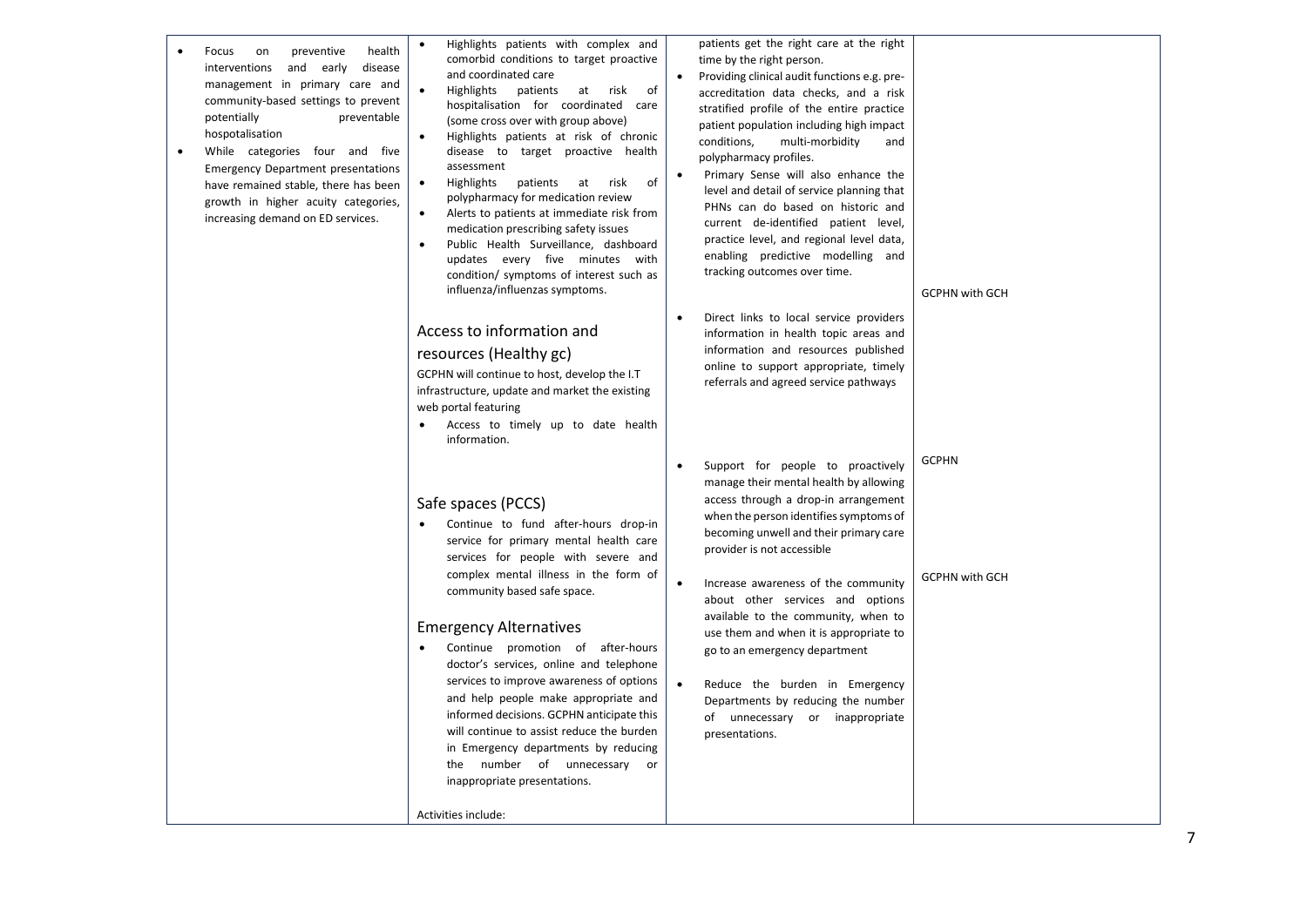| <b>Opportunities, priorities and options</b>                                                                                                                                                                                                                                                                                                                                                                                      |                                                                                                                                                                                                                                                                                                                                                                                                                                                                                                                                                                                                   |                                                                                                                                                                                                                                                                                                                                                                                                                           |                                                       |
|-----------------------------------------------------------------------------------------------------------------------------------------------------------------------------------------------------------------------------------------------------------------------------------------------------------------------------------------------------------------------------------------------------------------------------------|---------------------------------------------------------------------------------------------------------------------------------------------------------------------------------------------------------------------------------------------------------------------------------------------------------------------------------------------------------------------------------------------------------------------------------------------------------------------------------------------------------------------------------------------------------------------------------------------------|---------------------------------------------------------------------------------------------------------------------------------------------------------------------------------------------------------------------------------------------------------------------------------------------------------------------------------------------------------------------------------------------------------------------------|-------------------------------------------------------|
| Priority                                                                                                                                                                                                                                                                                                                                                                                                                          | <b>Possible Options</b>                                                                                                                                                                                                                                                                                                                                                                                                                                                                                                                                                                           | <b>Expected Outcome</b>                                                                                                                                                                                                                                                                                                                                                                                                   | <b>Potential Lead</b>                                 |
|                                                                                                                                                                                                                                                                                                                                                                                                                                   | Collateral development and distribution,<br>including magnets, brochures and posters.<br>To be distributed through general practice<br>and GCH emergency department.<br>Online advertising, social media and radio<br>advertising<br>Usual GCPHN and GCH publications<br>$\bullet$<br>Tonic advertising at pharmacy<br>Advertising through GCUH screens in foyer<br>and emergency waiting areas.<br>InterACT program for hospital<br>avoidance                                                                                                                                                    | Reduced rate of people from RACFs                                                                                                                                                                                                                                                                                                                                                                                         | <b>GCPHN with GCH</b>                                 |
|                                                                                                                                                                                                                                                                                                                                                                                                                                   | Work with Gold Coast Health after-hours<br>nurse navigation "Interact" program to<br>complement the Gold Coast Health<br>ED/MAU hospital avoidance among RACF<br>residents.                                                                                                                                                                                                                                                                                                                                                                                                                       | attending ED/MAU at Gold Coast<br>University Hospital and Robna Hospital.                                                                                                                                                                                                                                                                                                                                                 |                                                       |
| <b>Chronic Disease</b><br>Better systems to support care<br>coordination.<br>Referral<br>pathways<br>and<br>care<br>$\bullet$<br>self-<br>coordination<br>including<br>management systems to<br>identify<br>suspected at-risk patients.<br>Need for greater focus on prevention,<br>$\bullet$<br>identification<br>early<br>and<br>self-<br>management.<br>High rates of smoking and harmful<br>alcohol intake across the region. | <b>Integrated Care Alliance</b><br>Continue to support the implementation<br>$\bullet$<br>of new integrated models of care.<br>Preliminary work to develop models of<br>$\bullet$<br>care have been completed for a range of<br>disease conditions. The models and<br>implementation<br>requirements<br>are<br>currently being scoped.<br>A major body of work for GCPHN involves<br>$\bullet$<br>the implementation of shared care<br>frameworks and pathways and enable all<br>clinicians on the Gold Coast to review and<br>utilise new pathways to care resulting<br>from the re-design work. | Create a single integrated healthcare system<br>for the Gold Coast by:<br>Improving the coordination of care to<br>$\bullet$<br>endure consumers receive the right<br>care at the right place by the right<br>person<br>$\bullet$<br>Increasing effectiveness and efficiency<br>of health services for consumers<br>$\bullet$<br>Engaging and supporting clinicians to<br>facilitate improvements in our heath<br>system. | <b>GCPHN with GCH</b>                                 |
| <b>Chronic Disease</b><br>Better systems to support care<br>coordination.<br>Referral<br>pathways<br>and<br>care<br>coordination<br>including<br>self-<br>management systems to<br>identify<br>suspected at-risk patients.                                                                                                                                                                                                        | <b>Primary Sense</b><br>Continue refinement and implementation<br>$\bullet$<br>in practices of automated de-identified<br>data extraction and analysis of the health<br>profile of the entire practice population -<br>generating actionable reports and<br>medication safety alerts for general<br>practices, analysed population health                                                                                                                                                                                                                                                         | Primary Sense will support general practices<br>to make timely decisions for better health<br>care for their respective populations by:<br>Integrating diagnosis, medications and<br>pathology data from<br>practice<br>management system and applying<br>evidenced based algorithms.                                                                                                                                     | GCPHN with key stakeholders including<br><b>RACGP</b> |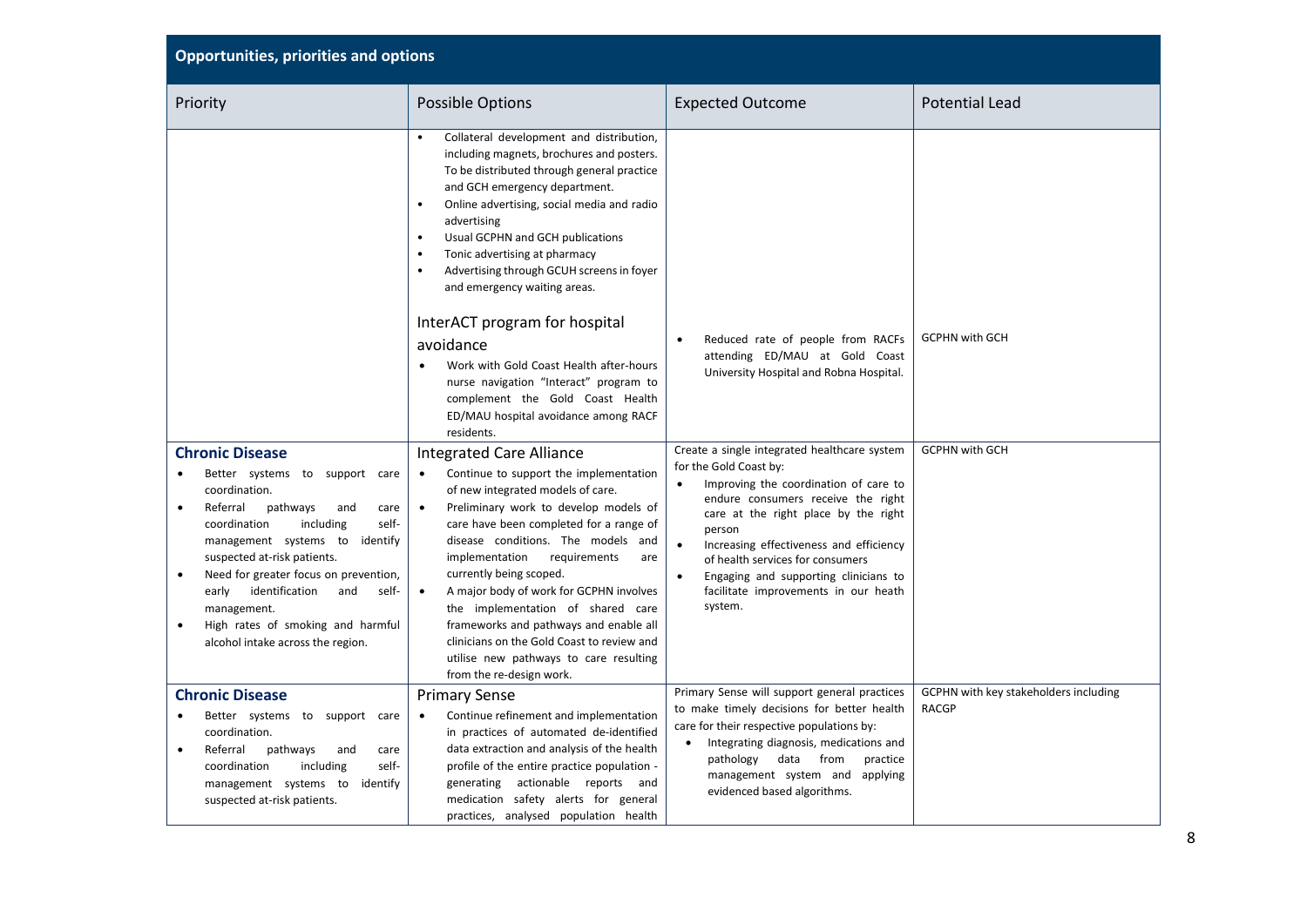| Priority                                                                                                                                                                                                                                                                                                                                                                                   | <b>Possible Options</b>                                                                                                                                                                                                                                                                                                                                                                                                                                                                                                                                                                                                                                                                                                                                                               | <b>Expected Outcome</b>                                                                                                                                                                                                                                                                                                                                                                                                                                                                                                                                                                                                                                                                                                                                                                                                                    | <b>Potential Lead</b>        |
|--------------------------------------------------------------------------------------------------------------------------------------------------------------------------------------------------------------------------------------------------------------------------------------------------------------------------------------------------------------------------------------------|---------------------------------------------------------------------------------------------------------------------------------------------------------------------------------------------------------------------------------------------------------------------------------------------------------------------------------------------------------------------------------------------------------------------------------------------------------------------------------------------------------------------------------------------------------------------------------------------------------------------------------------------------------------------------------------------------------------------------------------------------------------------------------------|--------------------------------------------------------------------------------------------------------------------------------------------------------------------------------------------------------------------------------------------------------------------------------------------------------------------------------------------------------------------------------------------------------------------------------------------------------------------------------------------------------------------------------------------------------------------------------------------------------------------------------------------------------------------------------------------------------------------------------------------------------------------------------------------------------------------------------------------|------------------------------|
| Need for greater focus on prevention,<br>identification<br>early<br>and<br>self-<br>management.<br>High rates of smoking and harmful<br>$\bullet$<br>alcohol intake across the region.                                                                                                                                                                                                     | data for the practice to inform the service<br>response, and for GCPHN commissioning<br>purposes:<br>Highlights patients with complex and<br>comorbid conditions to target proactive<br>and coordinated care<br>Highlights<br>patients<br>at<br>risk<br>of<br>$\bullet$<br>hospitalisation for coordinated care<br>(some cross over with group above)<br>Highlights patients at risk of chronic<br>disease to target proactive health<br>assessment<br>of<br>Highlights<br>patients<br>at<br>risk<br>polypharmacy for medication review<br>Alerts to patients at immediate risk from<br>medication prescribing safety issues<br>Public Health Surveillance, dashboard<br>updates every five minutes with<br>condition/ symptoms of interest such as<br>influenza/influenzas symptoms. | Identifying high risk groups for<br>$\bullet$<br>proactive care.<br>Relaying analysed de-identified patient<br>information as data becomes available,<br>enabling the practices to plan and<br>coordinate care in an efficient way so<br>patients get the right care at the right<br>time.<br>Providing clinical audit functions e.g.<br>pre-accreditation data checks, and a<br>risk stratified profile of the entire<br>practice patient population including<br>high impact conditions,<br>multi-<br>morbidity and polypharmacy profiles.<br>Primary Sense will also enhance the<br>$\bullet$<br>level and detail of service planning that<br>PHNs can do based on historic and<br>current de-identified patient level,<br>practice level, and regional level data,<br>enabling predictive modelling and<br>tracking outcomes over time |                              |
| <b>Chronic Disease</b>                                                                                                                                                                                                                                                                                                                                                                     | Access to Information and                                                                                                                                                                                                                                                                                                                                                                                                                                                                                                                                                                                                                                                                                                                                                             | Improvement in health outcomes in the<br>$\bullet$                                                                                                                                                                                                                                                                                                                                                                                                                                                                                                                                                                                                                                                                                                                                                                                         | <b>GCPHN with GCH</b>        |
| Better systems to support care<br>coordination.<br>Referral<br>pathways<br>and<br>care<br>coordination<br>including<br>self-<br>management systems to<br>identify<br>suspected at-risk patients.<br>Need for greater focus on prevention,<br>$\bullet$<br>identification<br>and<br>self-<br>early<br>management.<br>High rates of smoking and harmful<br>alcohol intake across the region. | resources<br>GCPHN will continue to host, develop the I.T><br>infrastructure, update and market the existing<br>web portal featuring:<br>Localised referral guidelines<br>$\bullet$<br>and<br>templates for Gold Coast Health, updated<br>to reflect the Clinical Prioritisation Criteria<br>protocols introduced in Queensland.<br>Review and update of existing referral<br>$\bullet$<br>templates to ensure they align to current<br>evidence and GCHHs systems and<br>protocols.<br>Other clinical and service navigation<br>support information including<br>the<br>emerging the new models of care<br>Professional resources<br>Patient facing resources                                                                                                                        | community.                                                                                                                                                                                                                                                                                                                                                                                                                                                                                                                                                                                                                                                                                                                                                                                                                                 | <b>GCPHN</b><br><b>GCPHN</b> |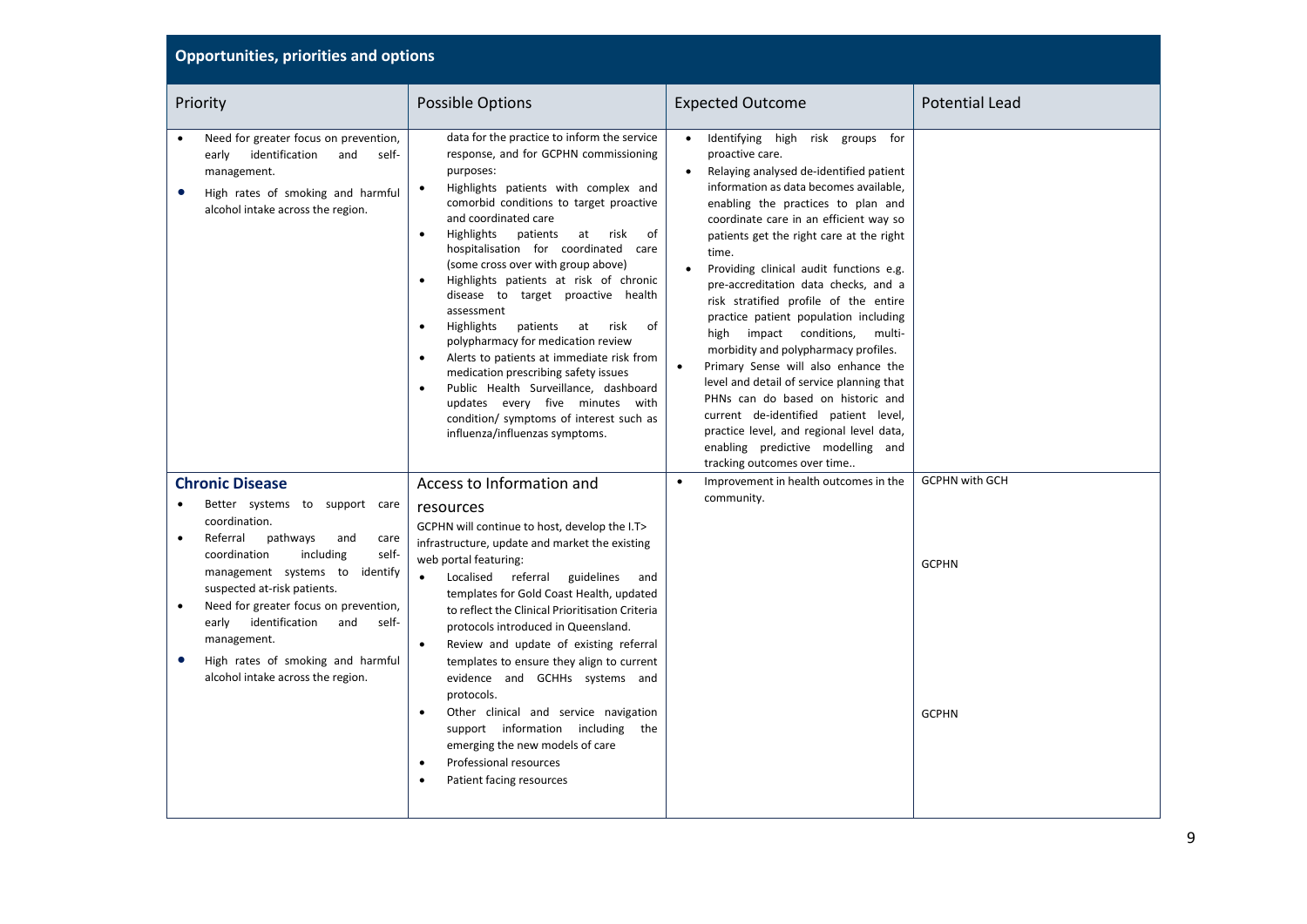| <b>Opportunities, priorities and options</b> |                                                                                                                                                                                                                                                                                                                                                           |                         |                       |  |
|----------------------------------------------|-----------------------------------------------------------------------------------------------------------------------------------------------------------------------------------------------------------------------------------------------------------------------------------------------------------------------------------------------------------|-------------------------|-----------------------|--|
| Priority                                     | <b>Possible Options</b>                                                                                                                                                                                                                                                                                                                                   | <b>Expected Outcome</b> | <b>Potential Lead</b> |  |
|                                              | In addition, other software options as well as<br>the structure of the current HealthyGC website<br>are currently being reviewed and compared to<br>ensure the service continues to function in the<br>most effective and efficient way.<br>Work cooperatively with National Health<br>Service Directory to ensure most effective<br>information sharing. |                         |                       |  |
|                                              | This activity links closely with practice support<br>activities and other program activities.                                                                                                                                                                                                                                                             |                         |                       |  |
|                                              | Population health management<br>Using the learnings from previous<br>$\bullet$<br>Comprehensive over 75 Complex Care<br>Planning,<br>continue<br>to<br>support<br>comprehensive<br>implementation of<br>proactive management of complex and<br>at-risk patients through a quality<br>improvement model in general practice.                               |                         |                       |  |
|                                              | <b>General Practice Support - Quality</b><br>Improvement<br>Quality improvement activities in general<br>$\bullet$<br>practice support to include prevention as<br>potential focus area including recall /<br>reminder of potentially eligible patients<br>for health checks and referral to lifestyle<br>modification programs.                          |                         |                       |  |
|                                              | Chronic disease care model                                                                                                                                                                                                                                                                                                                                |                         |                       |  |
|                                              | Support the implementation of chronic disease<br>care model proposed by Government aimed at<br>improving the health outcomes of patients<br>aged 70 and over and those with a chronic<br>condition in Primary Care.                                                                                                                                       |                         |                       |  |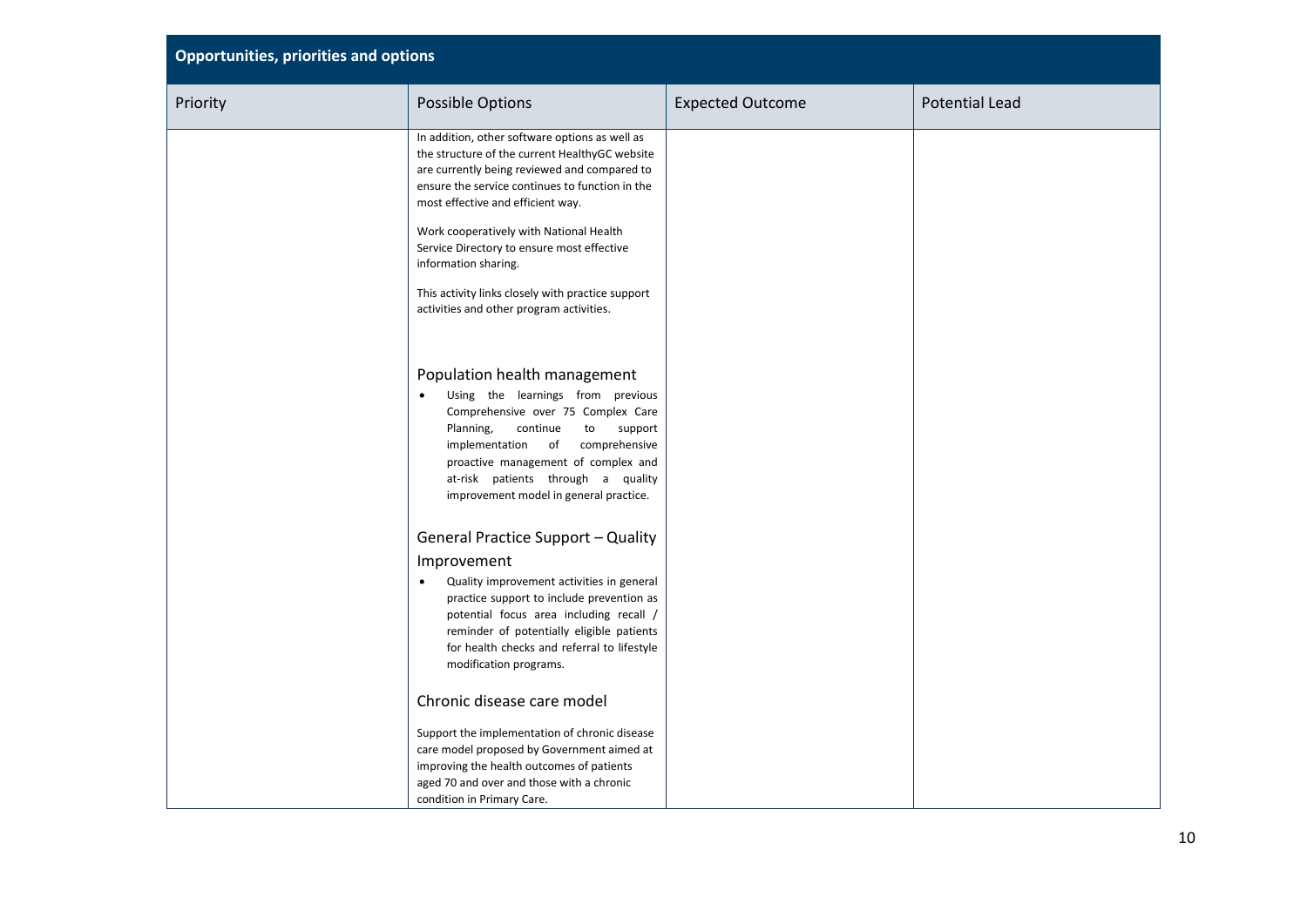| <b>Opportunities, priorities and options</b>                                                                                                                                                                                                                                                                                                                                                                                                                                                                                                                                                                                                                                                                                                                                                                                                                                                                    |                                                                                                                                                                                                                                                                                                                                                                                                                                                                                                                                                                                                                                                                                                                                                                                                                                                                       |                                                                                                                                                                                                                                                                                                                                                                                                                                                                                                                                                                                                                                                                                                                                                                                                                                               |                                                                                                                                                                                                   |  |
|-----------------------------------------------------------------------------------------------------------------------------------------------------------------------------------------------------------------------------------------------------------------------------------------------------------------------------------------------------------------------------------------------------------------------------------------------------------------------------------------------------------------------------------------------------------------------------------------------------------------------------------------------------------------------------------------------------------------------------------------------------------------------------------------------------------------------------------------------------------------------------------------------------------------|-----------------------------------------------------------------------------------------------------------------------------------------------------------------------------------------------------------------------------------------------------------------------------------------------------------------------------------------------------------------------------------------------------------------------------------------------------------------------------------------------------------------------------------------------------------------------------------------------------------------------------------------------------------------------------------------------------------------------------------------------------------------------------------------------------------------------------------------------------------------------|-----------------------------------------------------------------------------------------------------------------------------------------------------------------------------------------------------------------------------------------------------------------------------------------------------------------------------------------------------------------------------------------------------------------------------------------------------------------------------------------------------------------------------------------------------------------------------------------------------------------------------------------------------------------------------------------------------------------------------------------------------------------------------------------------------------------------------------------------|---------------------------------------------------------------------------------------------------------------------------------------------------------------------------------------------------|--|
| Priority                                                                                                                                                                                                                                                                                                                                                                                                                                                                                                                                                                                                                                                                                                                                                                                                                                                                                                        | <b>Possible Options</b>                                                                                                                                                                                                                                                                                                                                                                                                                                                                                                                                                                                                                                                                                                                                                                                                                                               | <b>Expected Outcome</b>                                                                                                                                                                                                                                                                                                                                                                                                                                                                                                                                                                                                                                                                                                                                                                                                                       | <b>Potential Lead</b>                                                                                                                                                                             |  |
| <b>Aged Care</b><br>• High numbers of preventable hospital<br>admissions for older adults are recorded<br>for chronic obstructive pulmonary<br>disorder, urinary tract infections, angina<br>and heart failure<br>Lack of established clinical coordination<br>tools and processes that result in<br>fragmentation of the local health<br>system in patient centred care -<br>management and problematic<br>after-<br>hours management<br>Low use of advanced care directives-<br>Plans and deficits in confidence and<br>capacity of staff to provide adequate<br>and/or quality palliative care.<br>Over 80% of residents in residential<br>aged<br>care presenting<br>with Increasing complexity of care,<br>including<br>dementia<br>behaviour management, mental health,<br>palliative and end of life care.<br>Limited uptake of existing Education,<br>$\bullet$<br>training and resources to RACF's, G. | <b>Enhanced Primary Care In RACFS</b><br>Engage RACF staff to "Champion" and<br>support General Practitioners to drive<br>comprehensive multidisciplinary<br>care<br>planning including completion and use of<br>advance care planning utilising evidenced<br>based pathways and resources (including<br>My Health Record).<br>Embedding RACGP Silver book guidelines<br>by providing access to simplified cycle of<br>care and decision support tools aligned to<br>the Guidelines<br>$\bullet$<br>Provision of education and training to<br>support General Practitioners and RACF<br>Clinical Nurses and other RACF and GP on<br>. Qld End of Life Care planning and<br>advanced care planning.<br>• ISBAR clinical communication tool<br>• Use of My Health Record<br>After hours advice and support<br>Provide a point of contact for RACF clinical<br>$\bullet$ | Development of strong partnerships<br>with community palliative care supports<br>and services and GPs<br>Implementation and adoption of clinical<br>$\bullet$<br>guidelines and protocols focused on key<br>best practices for generalist primary<br>palliative care within RACFs<br>$\bullet$<br>Engagement of RACF Staff in training to<br>increase role appropriate competence in<br>primary palliative care skills<br>Enhanced clinical competency of<br>professionals within RACF in primary<br>palliative care management<br>Increased awareness of palliative care<br>$\bullet$<br>clinical management and its integration<br>into patient centred care<br>Decrease in avoidable admissions to<br>$\bullet$<br><b>Emergency Department</b><br>Increase in number of Advance Care<br>$\bullet$<br>Plans and upload to My Health Record. | <b>GCPHN</b> with partners<br>Gold Coast Health / other Contractor                                                                                                                                |  |
| Ps and health care professionals in early<br>identification and management of<br>Palliative Care - End of Life.<br>Limited capacity to provide a<br>coordinated and sustained coverage for<br>palliative and end of life care -<br>within RACF's out of hours.                                                                                                                                                                                                                                                                                                                                                                                                                                                                                                                                                                                                                                                  | staff to communicate with expert clinical<br>staff to provide advice and guidance to<br>facilitate an alternative to hospital<br>transfer for acute, subacute and<br>outpatient services, facilitate early and<br>proactive planning of transfers between<br><b>GCHHS and RACFs.</b>                                                                                                                                                                                                                                                                                                                                                                                                                                                                                                                                                                                  |                                                                                                                                                                                                                                                                                                                                                                                                                                                                                                                                                                                                                                                                                                                                                                                                                                               |                                                                                                                                                                                                   |  |
| <b>Palliative Care</b><br>Maintaining the role of GPs in<br>coordinating care for<br>palliative<br>patients is important to clinicians,<br>consumers and carers but this is<br>difficult because:<br>Some GPs and other primary care<br>$\circ$<br>providers may not regularly provide                                                                                                                                                                                                                                                                                                                                                                                                                                                                                                                                                                                                                          | Primary Health Palliative Care Project:<br>Support for general practice to deliver<br>palliative care services<br>. Web based platform providing general<br>practitioners with easy access to localised<br>information and existing evidence-based<br>resources<br>• Care coordination with specialist palliative<br>care services and other members of MDT                                                                                                                                                                                                                                                                                                                                                                                                                                                                                                           | Improved practical advice and support<br>$\bullet$<br>for families<br>Improved awareness by health,<br>$\bullet$<br>community and aged care providers<br>regarding family access to bereavement<br>support<br>Increased network of volunteers to<br>support palliative care patients and                                                                                                                                                                                                                                                                                                                                                                                                                                                                                                                                                      | GCPHN through Greater Choices for At Home<br>Palliative Care with Gold Coast Health and<br>other key stakeholders<br>HHS CNC's<br>HHS Aboriginal Liaison Health Workers<br>Kalwun Health Services |  |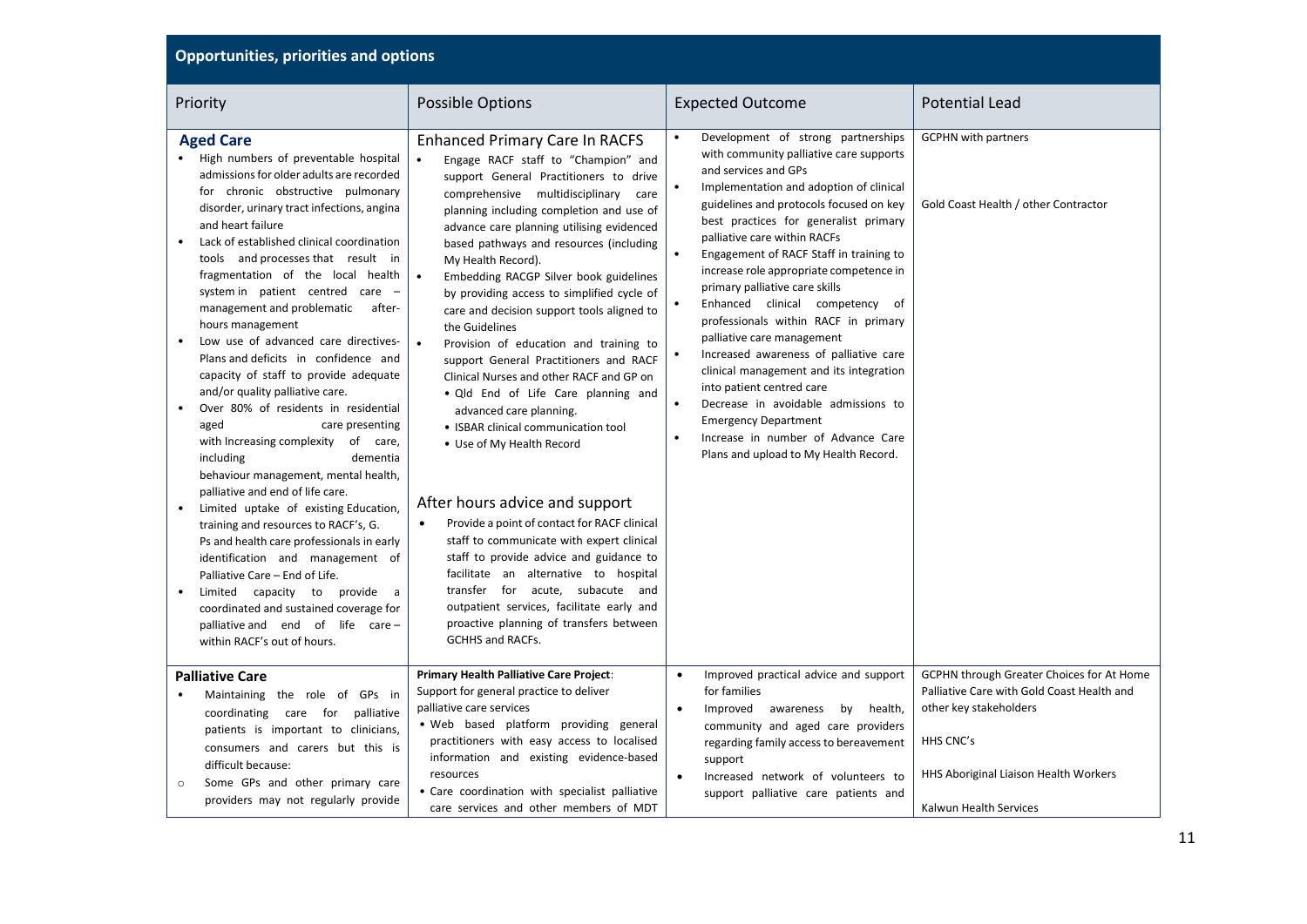| Priority                                                                                                                                                                                                                                                                                                                                                                                                                                                                                                                                                                                                                                                                                                                                                                                                                                                                                   | Possible Options                                                                                                                                                                                                                                                                                                                                                                                                                                                                                                                                                                                                                                                                                                                                                                                                                                                                                                               | <b>Expected Outcome</b>                                                                                                                                                                                                                                                                                                                                                                                                                                                                                                      | <b>Potential Lead</b> |
|--------------------------------------------------------------------------------------------------------------------------------------------------------------------------------------------------------------------------------------------------------------------------------------------------------------------------------------------------------------------------------------------------------------------------------------------------------------------------------------------------------------------------------------------------------------------------------------------------------------------------------------------------------------------------------------------------------------------------------------------------------------------------------------------------------------------------------------------------------------------------------------------|--------------------------------------------------------------------------------------------------------------------------------------------------------------------------------------------------------------------------------------------------------------------------------------------------------------------------------------------------------------------------------------------------------------------------------------------------------------------------------------------------------------------------------------------------------------------------------------------------------------------------------------------------------------------------------------------------------------------------------------------------------------------------------------------------------------------------------------------------------------------------------------------------------------------------------|------------------------------------------------------------------------------------------------------------------------------------------------------------------------------------------------------------------------------------------------------------------------------------------------------------------------------------------------------------------------------------------------------------------------------------------------------------------------------------------------------------------------------|-----------------------|
| palliative care influencing levels of<br>knowledge and confidence<br>low levels of uptake and awareness of<br>$\circ$<br>existing palliative care-related training<br>and information resources<br>care coordination involving a person's<br>$\circ$<br>different care providers and family is<br>seen as important but can be difficult<br>due to funding arrangements and lack<br>dedicated<br>of<br>resources<br>to<br>operationally support<br>GPs experience challenges in making<br>$\circ$<br>palliative care-related attendances<br>particularly in the after-hours period<br>due a range of factors including MBS<br>payments, capacity, limited access to<br>information<br>on<br>current<br>treatment/medications and for RACFs<br>there are also issues with accessing<br>facilities, coordination with onsite<br>nursing staff and communication with<br>deputising services. | including optimum business processes (e.g.<br>MBS item numbers)<br>• Training and education<br>. Trialling a GP Palliative Care Network for<br>RACF's which will support GPs interested in<br>providing quality palliative care, accepting<br>transfer of care from other GPs, etc. If<br>successful, this approach will be extending<br>across the District<br>. Developing shared care palliative care<br>models with GPs providing most of the care,<br>supported by ready access to specialists as<br>needed<br>. Ongoing educational opportunities for GPs<br>provided by the GCHHS Palliative Care Service<br>through annual in-service programs about<br>symptom management and medication, and<br>use of Program in the Experience of the<br>Palliative Approach (PEPA) to provide GPs<br>with an opportunity to work in palliative care<br>units; and using existing formal meetings to<br>reinforce these directions | their care increased knowledge and<br>uptake of ACP<br>Improved health, community and aged<br>$\bullet$<br>care provider understanding of end-of-<br>life care, and appropriate referrals to<br>specialist palliative care<br>$\bullet$<br>The generalist healthcare workforce<br>supported and mentored to increase<br>capacity, knowledge and skills<br>$\bullet$<br>Workforce better equipped to support<br>an ageing population<br>Improved public understanding of end-<br>of-life and palliative care<br>uptake of ACP | Cura Multicultural    |
| • Fatigue and burnout for families<br>supporting loved ones at home is a<br>significant issue, particularly those with<br>limited practical and social support<br>• There is low uptake, awareness and<br>confidence reported for advance care<br>planning amongst both service providers<br>and community members.<br>• Effectiveness of local palliative care<br>services in an inpatient setting typically<br>exceeds patient outcome benchmarks but<br>achieving similar outcomes in the<br>community setting is challenging due to<br>limited resourcing.<br>• Limited funding is available to support<br>community services to provide after-<br>hours in-home care, offer respite nursing                                                                                                                                                                                           | • Strengthening the approaches used by GPs to<br>advance care planning and exploring ways to<br>involve practice nurses in advance care<br>planning and ongoing care through the<br>Advance Project education and training.<br>• Face to Face training workshops aimed at<br>upskilling General Practitioners to uptake<br>Advance Care Planning conversations.<br>• Provide support and resources to General<br>Practices to increase knowledge around<br>Advance Care Planning documentation.<br>· Provide education to Stakeholders and<br>Consumers to the role of the Office of<br>Advance Care Planning and the uploading of<br>documents to the QLD Health Viewer.<br>. Providing education to community and<br>hospital Pharmacist about current palliative                                                                                                                                                            |                                                                                                                                                                                                                                                                                                                                                                                                                                                                                                                              |                       |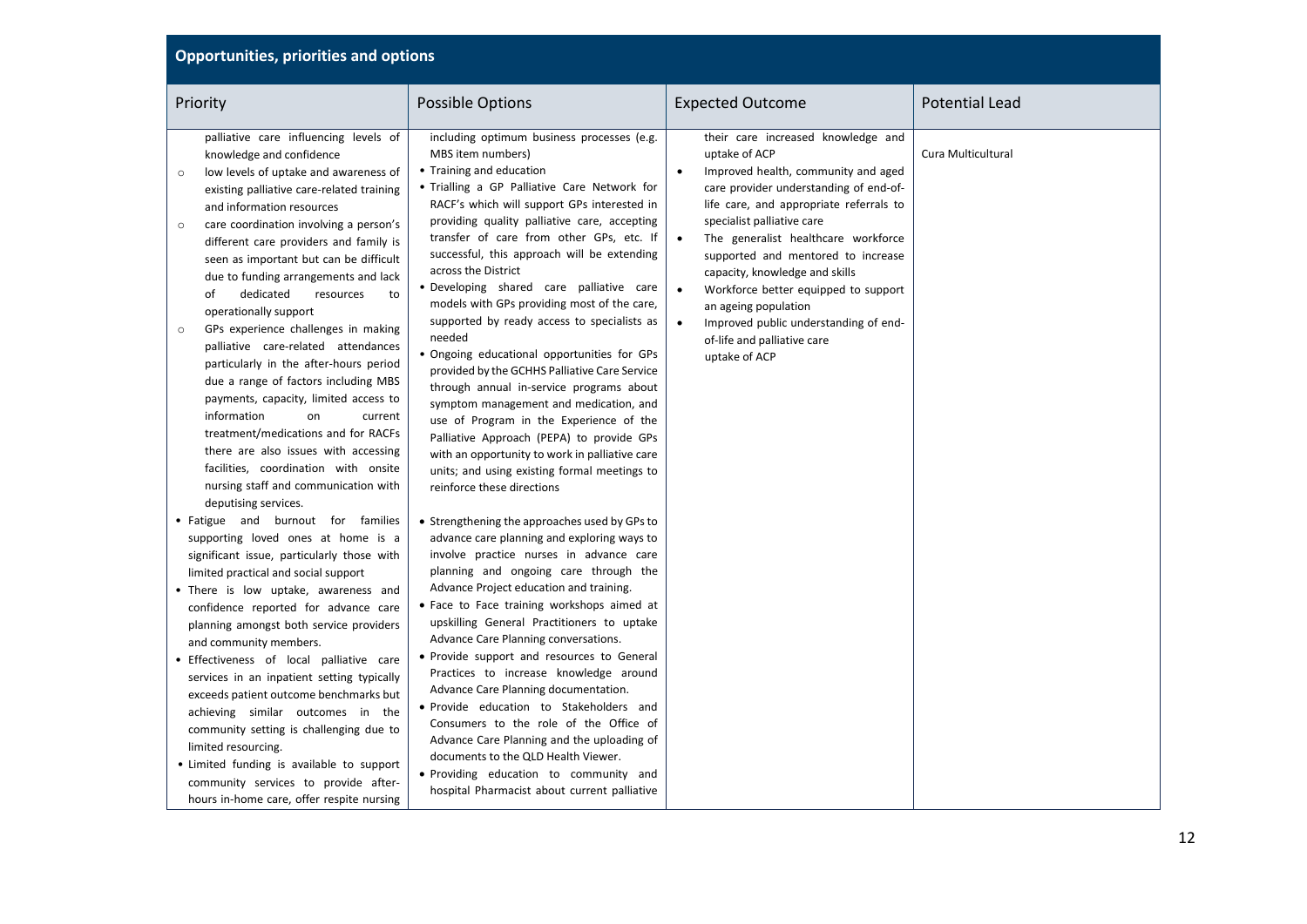| <b>Opportunities, priorities and options</b>                                                                                                                                                                                                                                                                        |                                                                                                                                                                                                                                                                                                                                                                                                                                                                                                                                                                                                                                                                                                                                                                                                                                                                                                                                                                                                                                                              |                         |                       |  |
|---------------------------------------------------------------------------------------------------------------------------------------------------------------------------------------------------------------------------------------------------------------------------------------------------------------------|--------------------------------------------------------------------------------------------------------------------------------------------------------------------------------------------------------------------------------------------------------------------------------------------------------------------------------------------------------------------------------------------------------------------------------------------------------------------------------------------------------------------------------------------------------------------------------------------------------------------------------------------------------------------------------------------------------------------------------------------------------------------------------------------------------------------------------------------------------------------------------------------------------------------------------------------------------------------------------------------------------------------------------------------------------------|-------------------------|-----------------------|--|
| Priority                                                                                                                                                                                                                                                                                                            | Possible Options                                                                                                                                                                                                                                                                                                                                                                                                                                                                                                                                                                                                                                                                                                                                                                                                                                                                                                                                                                                                                                             | <b>Expected Outcome</b> | <b>Potential Lead</b> |  |
| purchase<br>support<br>appropriate<br>or<br>equipment to enable palliative care to be<br>provide in a patient's home (including<br>residents of RACFs)<br>• Families<br>difficulty<br>report<br>with<br>understanding and navigating<br>the<br>palliative journey of loved ones including<br>equipment requirements | care medications, dosing regiments and side<br>effects.<br>• Provide education and training to Aboriginal<br>and Torres Strait Islanders, upskilling Health<br>Workers and Community Consumers.<br>• Provide Education and training to the CALD<br>Community Stakeholders and Consumers.                                                                                                                                                                                                                                                                                                                                                                                                                                                                                                                                                                                                                                                                                                                                                                     |                         |                       |  |
|                                                                                                                                                                                                                                                                                                                     | <b>Palliative Care Volunteers Network</b><br>• Commission suitable service provider to<br>recruit, train, manage and provide ongoing<br>support to volunteers to support palliative<br>patients and carers with appropriate tasks<br>and activities.                                                                                                                                                                                                                                                                                                                                                                                                                                                                                                                                                                                                                                                                                                                                                                                                         |                         |                       |  |
|                                                                                                                                                                                                                                                                                                                     | <b>Community Awareness and Education</b><br>• Modest media campaign and leveraging<br>community engagement opportunities to<br>encourage people talk more openly about<br>dying, death and bereavement, and to make<br>plans for the end of life inclusive of Advance<br>Care Plans.<br><b>Enhanced Primary Care</b><br>See below<br>System navigation for palliative care<br>people and primary care providers<br>supporting them with a focus on proactive<br>coordinated care.<br>Agreed<br>pathways<br>developed<br>and<br>evaluated<br>that<br>provides<br>triage,<br>consultancy, clinical support, and advice<br>for patient, carer, clinical staff and GPs, so<br>that care for patients can be delivered in<br>the facility where appropriate, and<br>transfer to hospital is avoided.<br>Training<br>and<br>education<br>for<br>$\bullet$<br>implementation<br>clinical<br>of<br>care<br>coordination to GPs and MDS<br>Develop a regional palliative patient<br>centered management strategy and<br>process that can be implemented<br>regionally |                         |                       |  |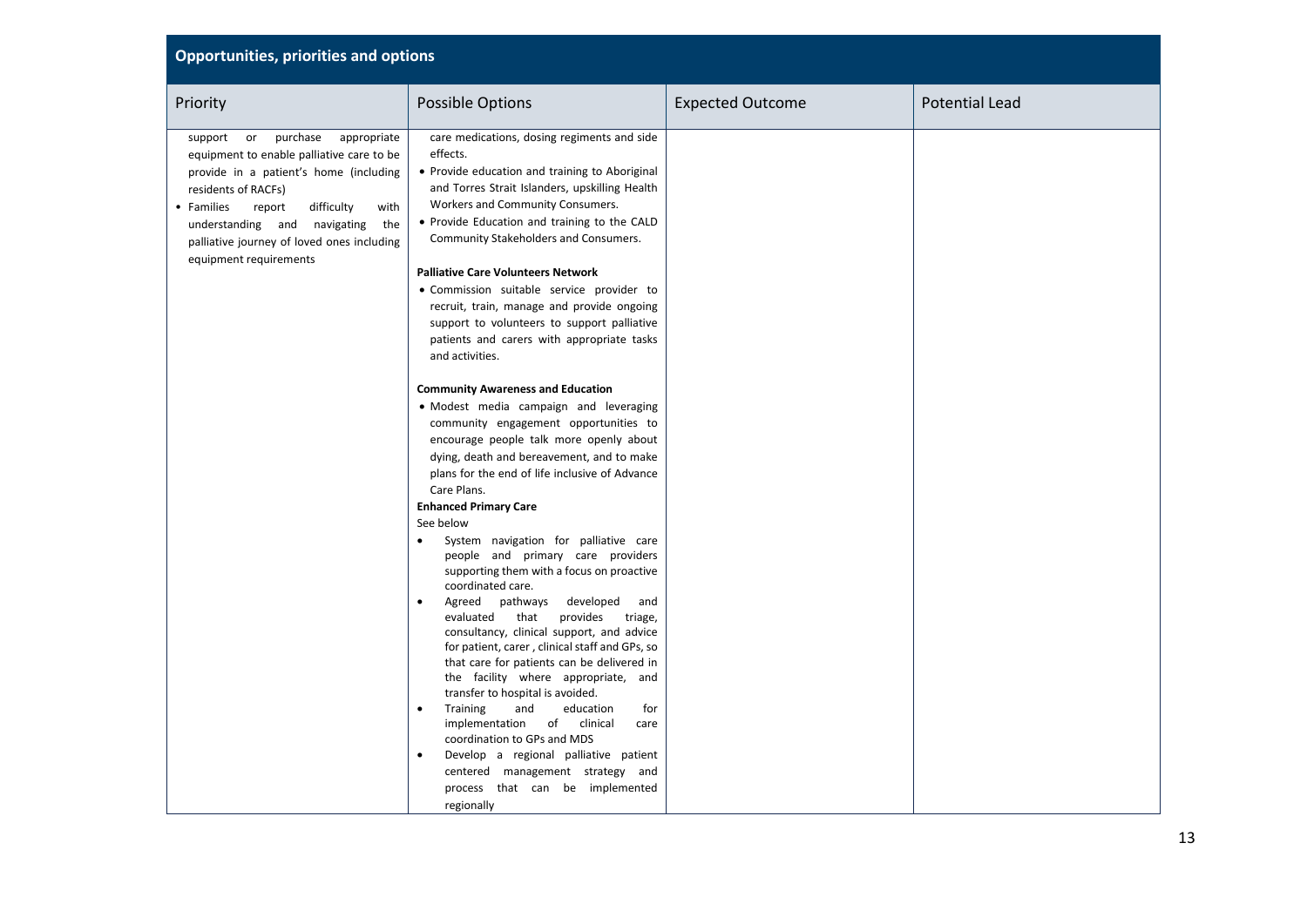| <b>Opportunities, priorities and options</b> |                                                                                                                                                                                                                                                                                                                                                                         |                         |                       |  |
|----------------------------------------------|-------------------------------------------------------------------------------------------------------------------------------------------------------------------------------------------------------------------------------------------------------------------------------------------------------------------------------------------------------------------------|-------------------------|-----------------------|--|
| Priority                                     | Possible Options                                                                                                                                                                                                                                                                                                                                                        | <b>Expected Outcome</b> | <b>Potential Lead</b> |  |
|                                              | In consultation with local partners develop<br>quality improvement system to better<br>support general practitioners ensuring<br>coordinated care for their palliative - end<br>of life patients<br>dedicated support for G.P practices $-$<br>services to enhance co-ordination for<br>palliative care to develop and implement<br>comprehensive proactive care plans. |                         |                       |  |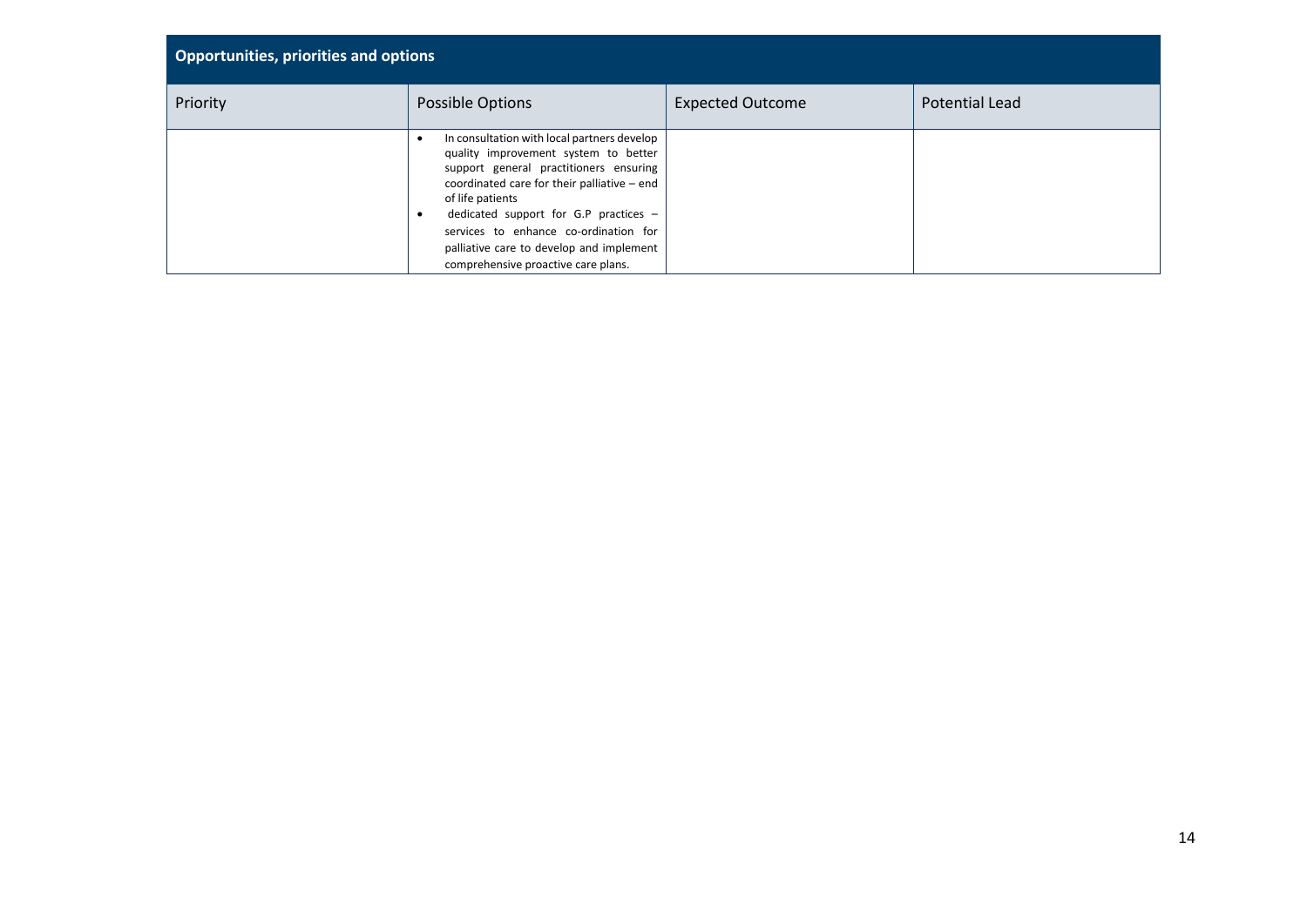## **Primary Mental Health Care (including Suicide Prevention)**

| <b>Opportunities, priorities and options</b>                                                                                                                                                                            |                                                                                                                                                                                                                                                                                                                                                                                          |                                                                                                                                                                               |                       |  |
|-------------------------------------------------------------------------------------------------------------------------------------------------------------------------------------------------------------------------|------------------------------------------------------------------------------------------------------------------------------------------------------------------------------------------------------------------------------------------------------------------------------------------------------------------------------------------------------------------------------------------|-------------------------------------------------------------------------------------------------------------------------------------------------------------------------------|-----------------------|--|
| Priority                                                                                                                                                                                                                | Possible Options                                                                                                                                                                                                                                                                                                                                                                         | <b>Expected Outcome</b>                                                                                                                                                       | <b>Potential Lead</b> |  |
| Low intensity mental health<br>services<br>Flexible evidence-based services are required<br>and could include the review and possible<br>adaptation of existing funded groups and<br>alternative service models.        | Group programs<br>Review of commissioned psychological group<br>programs aimed at people with mild mental<br>health issues from hard to reach groups as<br>listed under target population cohort.                                                                                                                                                                                        | Improve targeting of evidence based<br>psychological interventions and models of<br>service to most appropriately support people<br>with, or at risk of, mild mental illness. | Contracted providers  |  |
| Promotion of low intensity services to General<br>Practice to support complementary use with<br>other primary health interventions.                                                                                     | <b>New Access</b><br>Continue to review New Access program, with a<br>focus on the northern growth corridor of the<br>Gold Coast, which commenced 1st January 2018                                                                                                                                                                                                                       |                                                                                                                                                                               | Beyond blue           |  |
| Develop effective pathways to increase<br>accessibility to evidence based electronic<br>(digital) mental health services.<br>Demographic data collection on people<br>experiencing or at risk of developing mild mental | <b>Public Awareness</b><br>Continuation of public awareness campaign<br>promoting increased referrals across the<br>stepped care continuum in particular low<br>intensity mental health services.                                                                                                                                                                                        | Enhance the capacity and effectiveness of the<br>funded organisations, General Practice and the<br>broader sector to meet the needs of their client<br>group.                 | <b>GCPHN</b>          |  |
| illness                                                                                                                                                                                                                 | Access to information and<br>resources<br>Access to information and resources that<br>supports referrals and access to appropriate<br>evidence based electronic (digital) mental<br>health services. See also Access to Information<br>and Resources above General Population<br>Health section.                                                                                         |                                                                                                                                                                               | <b>GCPHN</b>          |  |
| <b>National Psychosocial Services</b><br>Short-term, non-clinical, recovery-focussed<br>psychosocial support services for people of all<br>ages<br>Ensure effective engagement with key<br>vulnerable groups            | Coordinated of services<br>Maintain work with existing contracted<br>$\bullet$<br>delivering<br>non-clinical<br>provider<br>Psychosocial services for people with<br>severe mental illness to implement the<br>provision of psychosocial support for<br>people with severe mental illness.<br>Commission short-term, non-clinical,<br>$\bullet$<br>recovery-focused psychosocial support | Improve targeting of evidence based<br>Psychosocial interventions and models of service<br>to most appropriately support people with, or at<br>risk of, mild mental illness.  | Contracted provider   |  |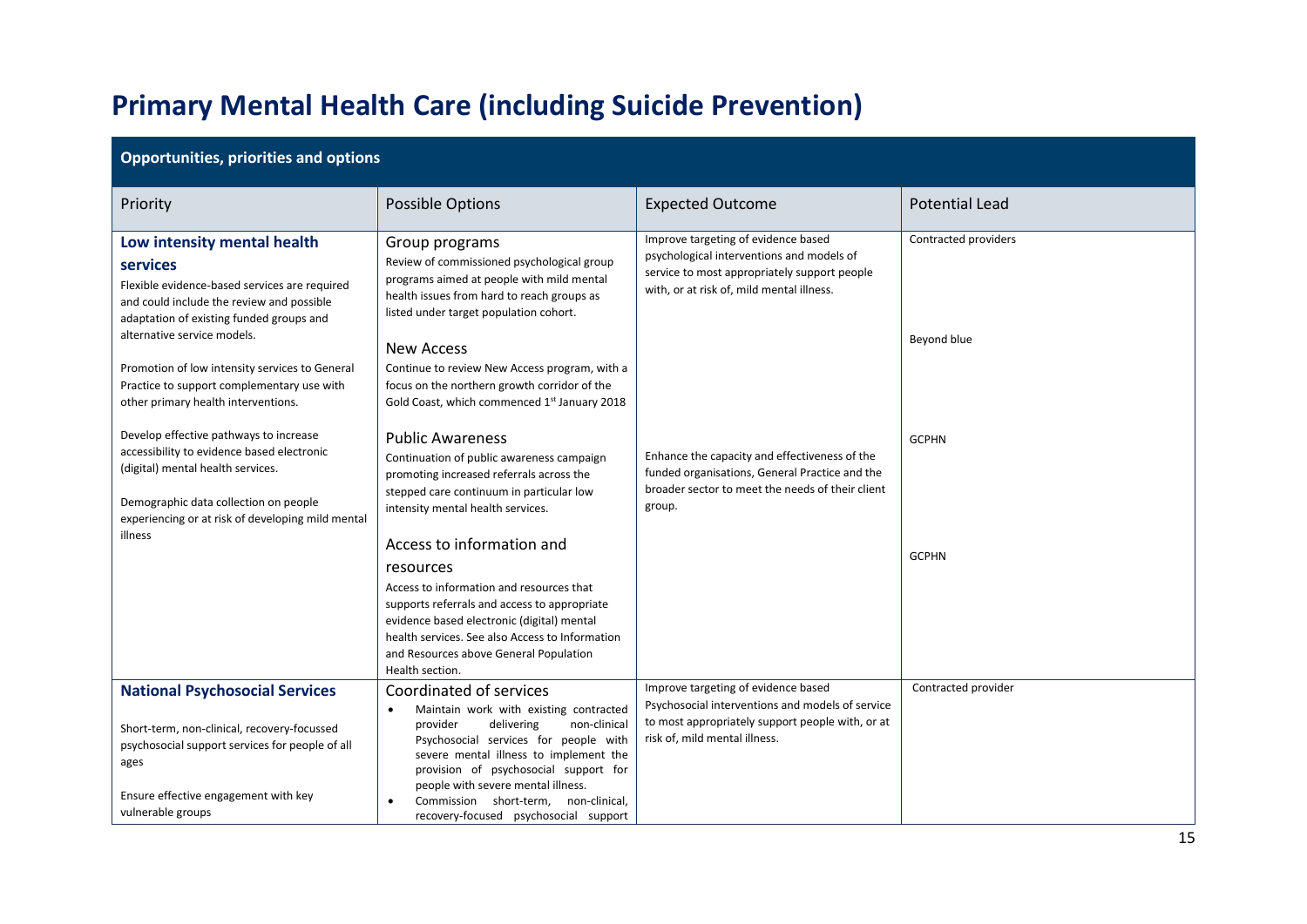| <b>Opportunities, priorities and options</b>                                                                                                                                                                                                                                                                                                                                                                                                                                                                    |                                                                                                                                                                                                                                                                                                                                                                                                                                                                                                                                                                                                                                                                                                                                                                                                                                                                                                       |                                                                                                                                                                                                                                                                                                   |                                               |  |  |
|-----------------------------------------------------------------------------------------------------------------------------------------------------------------------------------------------------------------------------------------------------------------------------------------------------------------------------------------------------------------------------------------------------------------------------------------------------------------------------------------------------------------|-------------------------------------------------------------------------------------------------------------------------------------------------------------------------------------------------------------------------------------------------------------------------------------------------------------------------------------------------------------------------------------------------------------------------------------------------------------------------------------------------------------------------------------------------------------------------------------------------------------------------------------------------------------------------------------------------------------------------------------------------------------------------------------------------------------------------------------------------------------------------------------------------------|---------------------------------------------------------------------------------------------------------------------------------------------------------------------------------------------------------------------------------------------------------------------------------------------------|-----------------------------------------------|--|--|
| Priority                                                                                                                                                                                                                                                                                                                                                                                                                                                                                                        | <b>Possible Options</b>                                                                                                                                                                                                                                                                                                                                                                                                                                                                                                                                                                                                                                                                                                                                                                                                                                                                               | <b>Expected Outcome</b>                                                                                                                                                                                                                                                                           | <b>Potential Lead</b>                         |  |  |
| Local workforce comprised of peer support<br>workers, life coaches and support workers<br>able to provide client-centred, trauma-<br>informed, culturally appropriate and recovery-<br>orientated support in both outreach and<br>centre-based settings<br>Promotion of psychosocial services to General<br>Practice and other stakeholders to support<br>complementary use with other primary health<br>interventions<br>Efficient referral pathways to increase<br>accessibility to new psychosocial services | services to address the most frequently<br>identified areas of unmet psychosocial<br>need:<br>employment/volunteering<br>Obtaining<br>opportunities<br>Managing physical health issues<br>$\tilde{\phantom{a}}$<br>Engaging in a fulfilling social life<br>$\sim$<br>Participating in daytime activities<br>Ensure effective engagement with key<br>$\bullet$<br>vulnerable groups:<br>$\overline{\phantom{a}}$<br>Culturally and linguistically diverse<br>(CALD) backgrounds<br>$\ddot{\phantom{a}}$<br>Those who identify as lesbian, gay,<br>bisexual, transgender, Intersex, queer,<br>asexual,<br>pansexual<br>and<br>others<br>(LGBTIQAP+)<br>Identify as Aboriginal and/or Torres Strait<br>Islander<br><b>Public Awareness</b><br>Continue public awareness campaign<br>$\bullet$<br>promoting increased referrals across the<br>stepped care continuum in psychosocial<br>support services. |                                                                                                                                                                                                                                                                                                   | GPCHN and contracted provider<br><b>GCPHN</b> |  |  |
|                                                                                                                                                                                                                                                                                                                                                                                                                                                                                                                 | Access to information and<br>resources<br>Access to information and resources that<br>supports referrals and access to<br>appropriate to evidence based electronic<br>(digital) mental health services. See also<br>Access to Information and Resources.                                                                                                                                                                                                                                                                                                                                                                                                                                                                                                                                                                                                                                              |                                                                                                                                                                                                                                                                                                   |                                               |  |  |
| <b>Mental Health - Suicide</b>                                                                                                                                                                                                                                                                                                                                                                                                                                                                                  | Lotus Suicide Prevention                                                                                                                                                                                                                                                                                                                                                                                                                                                                                                                                                                                                                                                                                                                                                                                                                                                                              | Lotus funded under current agreement until                                                                                                                                                                                                                                                        | GCPHN with GCH and Wesley Mission Queensland  |  |  |
| <b>Prevention</b><br>PHN funded suicide prevention<br>psychological services are well<br>utilised but opportunity exists to<br>better target those most at risk.<br>Education and support required<br>$\bullet$<br>for General Practice and mental                                                                                                                                                                                                                                                              | $\bullet$<br>Review of commissioned service $-$ a non-<br>clinical support and transition service to<br>people who may have recently attempted<br>suicide, or are at risk of suicide, and have<br>presented at either Robina or Gold Coast<br>University Hospitals, or be an inpatient<br>being discharged from one of these                                                                                                                                                                                                                                                                                                                                                                                                                                                                                                                                                                          | June 2020.<br>Improve access to high-quality aftercare to<br>support at risk individuals to stay safe; connect<br>individuals to community-based services;<br>connect individuals with support networks<br>including families, friends and careers; and<br>reduce distress and improve wellbeing. |                                               |  |  |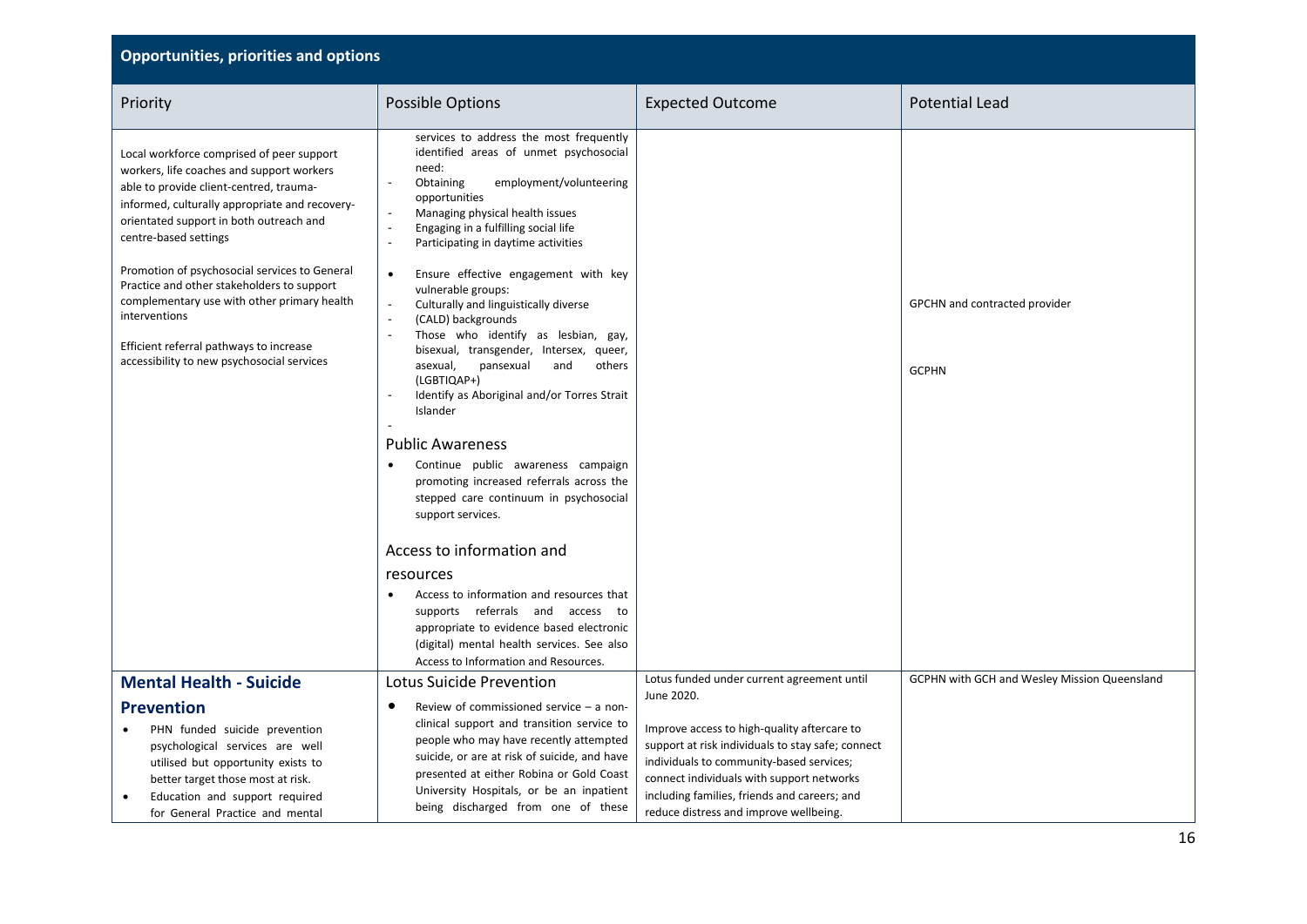| <b>Opportunities, priorities and options</b>                                                                                                                                                                                                                                                                                                                                  |                                                                                                                                                                                                                                                                                                                                                                                                                                                  |                                                                                                                                                                                                                                                                                                                                                                                                                                                                                                                                  |                                                                                                                                                                                                                                                                                                                                                                                                                                                                                                   |  |
|-------------------------------------------------------------------------------------------------------------------------------------------------------------------------------------------------------------------------------------------------------------------------------------------------------------------------------------------------------------------------------|--------------------------------------------------------------------------------------------------------------------------------------------------------------------------------------------------------------------------------------------------------------------------------------------------------------------------------------------------------------------------------------------------------------------------------------------------|----------------------------------------------------------------------------------------------------------------------------------------------------------------------------------------------------------------------------------------------------------------------------------------------------------------------------------------------------------------------------------------------------------------------------------------------------------------------------------------------------------------------------------|---------------------------------------------------------------------------------------------------------------------------------------------------------------------------------------------------------------------------------------------------------------------------------------------------------------------------------------------------------------------------------------------------------------------------------------------------------------------------------------------------|--|
| Priority                                                                                                                                                                                                                                                                                                                                                                      | Possible Options                                                                                                                                                                                                                                                                                                                                                                                                                                 | <b>Expected Outcome</b>                                                                                                                                                                                                                                                                                                                                                                                                                                                                                                          | <b>Potential Lead</b>                                                                                                                                                                                                                                                                                                                                                                                                                                                                             |  |
| workforce<br>health<br>services<br>particularly in relation<br>to<br>consistent approaches to risk<br>assessment and safety planning.<br>Work in partnership with Gold<br>$\bullet$<br>Coast Health to ensure care<br>planning and discharge processes<br>are inclusive for all participants.<br>Develop clear referral pathways<br>$\bullet$<br>and supported connections to | facilities. Community workers provide<br>coordination, linkage, and referrals to<br>services who can provide longer term<br>support, in line with the individual's needs.<br><b>Expanded Horizons</b><br>Continue funding<br>group<br>programs<br>specifically for LGBTIQAP+ youth, residing<br>on the Gold Coast.                                                                                                                               | At risk LGBTIQAP+ youth are supported to access<br>culturally safe supports and build connections<br>with like-minded peers.                                                                                                                                                                                                                                                                                                                                                                                                     | <b>GCPHN with Wesley Mission Queensland</b>                                                                                                                                                                                                                                                                                                                                                                                                                                                       |  |
| appropriate community supports<br>and reinforcing the central<br>coordinating role of the medical<br>home (linking back into GP)                                                                                                                                                                                                                                              | Psychological Services Program<br>(PSP)<br>Continue provision of psychological<br>services through the Hard to Reach<br>response. Additionally, GPs can refer<br>through to Better Access.<br>The Way Back Support Service<br>Implement The Way Back Support Service,<br>٠<br>a non-clinical support service focused on<br>providing practical psychosocial support<br>to people experiencing suicidal crisis or<br>following a suicide attempt. | Improve targeting of evidence based<br>psychological interventions and models of<br>service to most appropriately support people at<br>risk of suicide.<br>The Way Back will improve access to high-quality<br>aftercare to support at risk individuals to stay<br>safe; connect individuals to community-based<br>services; connect individuals with support<br>networks including families, friends and careers;<br>and reduce distress and improve wellbeing.                                                                 | <b>GCPHN with contracted providers</b><br>GCPHN, GCH, (with support from Beyond Blue) and<br>service provider                                                                                                                                                                                                                                                                                                                                                                                     |  |
|                                                                                                                                                                                                                                                                                                                                                                               | Joint Regional Plan<br>Develop a Suicide Prevention Action Plan<br>as part of the Joint Regional Plan for<br>Mental Health, Suicide Prevention,<br>Alcohol and Other Drugs Services in the<br>Gold Coast region.                                                                                                                                                                                                                                 | The Joint Regional Plan will align future<br>needs assessment and service planning<br>while also identifying key pieces of work<br>in the short term that will develop new<br>ways of working together to improve<br>outcomes with existing resources. The<br>Joint Regional Plan aims to lay the<br>groundwork for collaborative action by:<br>Developing a better shared<br>understanding of current service<br>system<br>Identifying specific opportunities<br>for the future service system<br>Establishing joint governance | GCPHN in partnership with GCH to lead the work in<br>collaboration with:<br>Lived experience representatives<br>$\bullet$<br>Clinical representatives from primary and<br>$\bullet$<br>tertiary sectors<br>Gold Coast Health Mental Health Directorate<br>$\bullet$<br>Gold Coast Health Strategy & Planning<br>$\bullet$<br>Directorate<br>Gold Coast Primary Health Network<br>$\bullet$<br>representatives<br>Aboriginal and Torres Strait Islander community<br>$\bullet$<br>representatives. |  |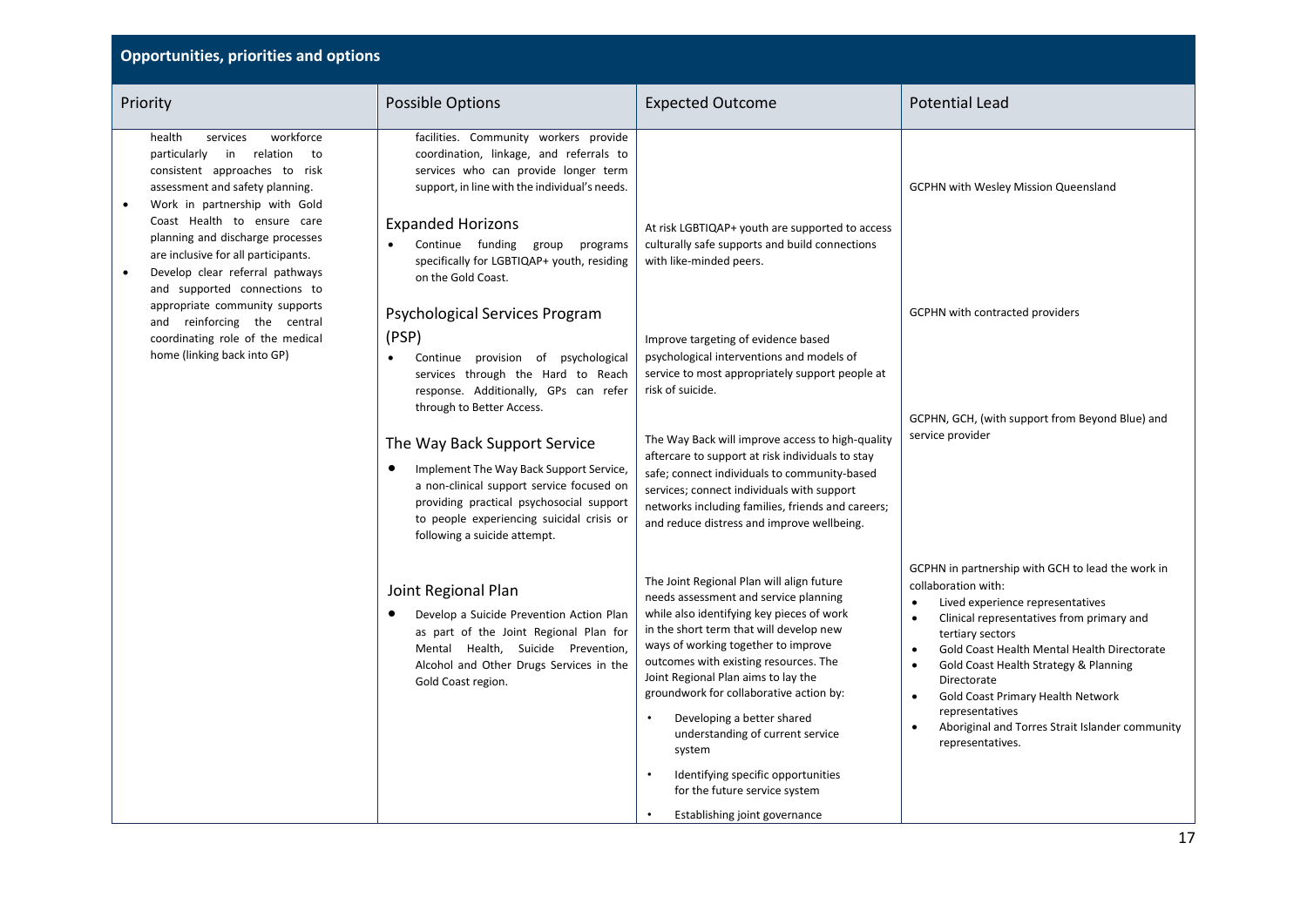| <b>Opportunities, priorities and options</b>                                                                                                                                                                                                                                                                                                                                                                                                                                                                                                                                                                                                                                                                                                                                                                                                                                                                                                          |                                                                                                                                                                                                                                                                                                                                                                                                |                                                                                                                                                                                                                                                                             |                                                                            |  |  |
|-------------------------------------------------------------------------------------------------------------------------------------------------------------------------------------------------------------------------------------------------------------------------------------------------------------------------------------------------------------------------------------------------------------------------------------------------------------------------------------------------------------------------------------------------------------------------------------------------------------------------------------------------------------------------------------------------------------------------------------------------------------------------------------------------------------------------------------------------------------------------------------------------------------------------------------------------------|------------------------------------------------------------------------------------------------------------------------------------------------------------------------------------------------------------------------------------------------------------------------------------------------------------------------------------------------------------------------------------------------|-----------------------------------------------------------------------------------------------------------------------------------------------------------------------------------------------------------------------------------------------------------------------------|----------------------------------------------------------------------------|--|--|
| Priority                                                                                                                                                                                                                                                                                                                                                                                                                                                                                                                                                                                                                                                                                                                                                                                                                                                                                                                                              | Possible Options                                                                                                                                                                                                                                                                                                                                                                               | <b>Expected Outcome</b>                                                                                                                                                                                                                                                     | <b>Potential Lead</b>                                                      |  |  |
|                                                                                                                                                                                                                                                                                                                                                                                                                                                                                                                                                                                                                                                                                                                                                                                                                                                                                                                                                       |                                                                                                                                                                                                                                                                                                                                                                                                | structures to leverage in the future                                                                                                                                                                                                                                        |                                                                            |  |  |
| Mental Health - hard to reach<br>Data, research and consultation with<br>service users, service providers and<br>community members identified the<br>following groups as high risk / hard to reach<br>on the Gold Coast:<br>People who are currently homeless,<br>$\bullet$<br>or are at risk of homelessness<br>Culturally and Linguistically Diverse<br>$\bullet$<br>people (CALD)<br>People who identify as lesbian, gay,<br>$\bullet$<br>bisexual, transgender, intersex,<br>queer, asexual, pansexual and others<br>(LGBTIQAP+)<br>experiencing<br>Women<br>perinatal<br>$\bullet$<br>depression<br>Aboriginal and Torres Strait Islander<br>$\bullet$<br>people<br>Children (aged 0-12) who have, or are<br>$\bullet$<br>at risk of developing a mental,<br>childhood behavioural or emotional<br>disorder (including a specific focus on<br>children in care)<br>People who self-harm or who are at<br>$\bullet$<br>increased risk of suicide. | Psychological Services Program<br>(PSP)<br>Continue to commission<br><b>PSP</b><br>$\bullet$<br>targeting identified high need/hard<br>to reach groups.<br>Review model to further refine and<br>target most at risk clients.<br>See also Suicide prevention, Children<br>$\bullet$<br>and Young People and Aboriginal and<br>Torres Strait Islander Mental Health,<br>and Severe and Complex. | Psychological services are provided for<br>each target group.<br>Improve targeting of evidence based<br>$\bullet$<br>psychological interventions and models of<br>service to most appropriately support<br>people with, or at risk of, mild and<br>moderate mental illness. | Contracted providers                                                       |  |  |
| Mental health - children and<br>youth<br>Wrap around support for youth through<br>outreach opportunities and flexible<br>service entry points.<br>Early intervention and therapeutic<br>$\bullet$<br>services for children aged 0 to 14 across<br>with a focus on the northern growth<br>corridor.<br>Limited services in the northern part of<br>$\bullet$<br>the region where there are large child<br>and youth populations and significant                                                                                                                                                                                                                                                                                                                                                                                                                                                                                                        | headspace<br>In accordance with Department of<br>Health funding agreement, continue to<br>commission<br>headspace<br>whilst<br>undertaking a co-design process with<br>key stakeholders, including consumers<br>and carers. A second headspace is<br>planned to open on the northern Gold<br>Coast in 2020.                                                                                    | funded<br>Headspace<br>under<br>current<br>$\bullet$<br>arrangement until 30th June 2022<br>Increased access to care for young people<br>(aged 12-18) who are at significant risk or<br>have severe mental illness. Improved<br>mental health for clients.                  | headspace<br>contracted providers<br><b>GCPHN</b> with potential providers |  |  |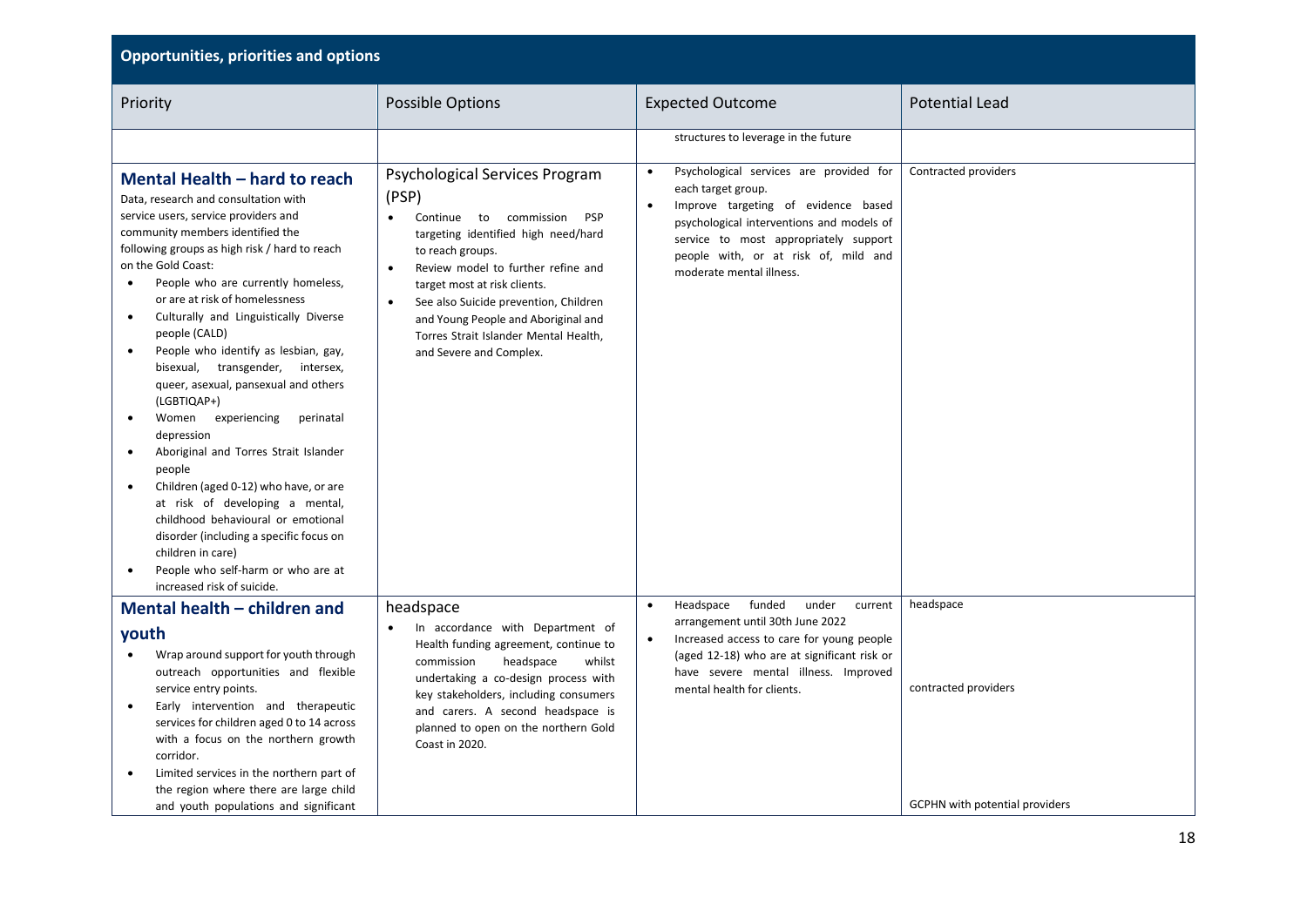| <b>Opportunities, priorities and options</b>                                                                                                                                                                                                                                                                                                                                                                                                                                                                                                                                                                                                                                                                                                                           |                                                                                                                                                                                                                                                                                                                                                                                                                                                                                                                                                             |                                                                                                                                             |                                    |  |  |
|------------------------------------------------------------------------------------------------------------------------------------------------------------------------------------------------------------------------------------------------------------------------------------------------------------------------------------------------------------------------------------------------------------------------------------------------------------------------------------------------------------------------------------------------------------------------------------------------------------------------------------------------------------------------------------------------------------------------------------------------------------------------|-------------------------------------------------------------------------------------------------------------------------------------------------------------------------------------------------------------------------------------------------------------------------------------------------------------------------------------------------------------------------------------------------------------------------------------------------------------------------------------------------------------------------------------------------------------|---------------------------------------------------------------------------------------------------------------------------------------------|------------------------------------|--|--|
| Priority                                                                                                                                                                                                                                                                                                                                                                                                                                                                                                                                                                                                                                                                                                                                                               | Possible Options                                                                                                                                                                                                                                                                                                                                                                                                                                                                                                                                            | <b>Expected Outcome</b>                                                                                                                     | <b>Potential Lead</b>              |  |  |
| demand for Mental Health (MH)<br>services for this cohort, including<br>services for Aboriginal and Torres Strait<br>Islander Children.<br>Education, training and support to<br>$\bullet$<br>engage schools and broader education<br>workforce in early identification and<br>intervention.<br>Children in care have significant mental<br>$\bullet$<br>health needs, often associated with<br>traumatic experiences and complicated<br>by other complex health needs.<br>Addressing these issues is hampered by:<br>Long wait times for assessment and<br>$\bullet$<br>treatment in the public system<br>Costs of private services<br>$\bullet$<br>Issues with transfer of information<br>$\bullet$<br>Limited knowledge and adherence to<br>$\bullet$<br>guidelines | Psychological Services Program<br>(PSP)<br>Continue to fund PSP services for<br>$\bullet$<br>children and review considering<br>children in care as a particular focussed<br>target group.<br>Northern Gold Coast<br>Maintain exploring opportunities to<br>$\bullet$<br>increase service delivery options for<br>children in Northern Gold Coast area.<br>Youth Enhanced Initiative<br>Continue funding Lighthouse service<br>$\bullet$<br>which prioritises care for young people<br>(12-18) who are at significant risk or<br>have severe mental health. |                                                                                                                                             | <b>GCPHN with Lives Lived Well</b> |  |  |
| <b>Mental Health - Severe and</b><br><b>Complex</b><br>Coordinated shared care planning that<br>is available across primary care,<br>community and the hospital and health<br>service.<br>Clear and efficient health pathways to<br>$\bullet$<br>better support severe and complex<br>patients through Primary Care,<br>community and the hospital and health<br>service.<br>Increased opportunities to support<br>$\bullet$<br>greater engagement in service delivery                                                                                                                                                                                                                                                                                                 | <b>Coordinated services</b><br>Continue to monitor and review Plus<br>$\bullet$<br>Social program targeting people with<br>severe and complex mental health<br>conditions and offering access through<br>after-hours drop-in-centre to further<br>refine support provided to clients. Review<br>and refine intake and referral process to<br>support access from Primary care.<br><b>Public Awareness</b>                                                                                                                                                   | Increased access to services for people with<br>$\bullet$<br>severe and complex mental health issues.<br>Improved mental health for clients | Contracted provider                |  |  |
| by peer workers and people with a lived<br>experience.<br>Centralised intake across the stepped<br>$\bullet$<br>care model to ensure people receive the<br>appropriate support and referral based<br>on their needs.                                                                                                                                                                                                                                                                                                                                                                                                                                                                                                                                                   | Public awareness campaign promoting<br>$\bullet$<br>increased referrals across the stepped<br>care continuum in particular for severe<br>and complex.<br>Access to Information and<br>resources                                                                                                                                                                                                                                                                                                                                                             |                                                                                                                                             |                                    |  |  |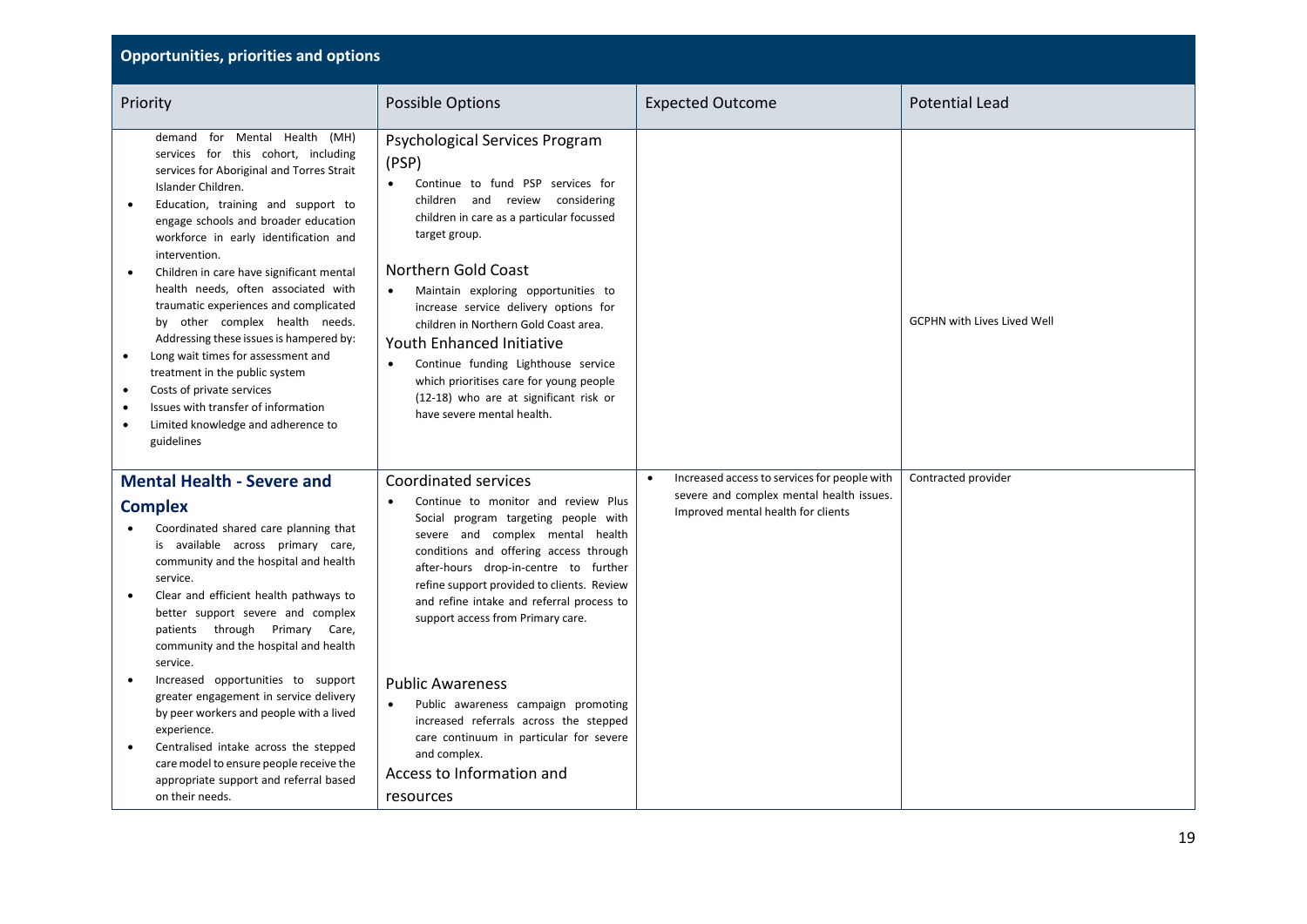| <b>Opportunities, priorities and options</b> |                                                                                                                                                                                 |                                                                                                                                                          |                         |                       |
|----------------------------------------------|---------------------------------------------------------------------------------------------------------------------------------------------------------------------------------|----------------------------------------------------------------------------------------------------------------------------------------------------------|-------------------------|-----------------------|
|                                              | Priority                                                                                                                                                                        | Possible Options                                                                                                                                         | <b>Expected Outcome</b> | <b>Potential Lead</b> |
|                                              | Develop efficient pathways to support<br>person centered transfer of care<br>between acute and primary services<br>(general practice, allied health and<br>community services). | Access to information and resources that<br>supports referrals and access to mental<br>health services. See also Access to<br>Information and Resources. |                         |                       |
|                                              | Transition to NDIS creates uncertainty<br>for providers in their sustainability to<br>provide services to individuals that are<br>not NDIS eligible.                            | Youth Enhanced Initiative<br>(See above, Mental health- Severe<br>and Complex)                                                                           |                         |                       |

| Opportunities, priorities and options                                                                                                                                                                                                                                                                                                                                                                                                                                                                                                                                                                                                                                                                                                                                                                                                                                                                     |                                                                                                                                                                                                                                                                                                                                                                                                                                                                                                                                                                                                                                                                                                                 |                                                                                                                                                                                                                                  |                                                                          |  |  |
|-----------------------------------------------------------------------------------------------------------------------------------------------------------------------------------------------------------------------------------------------------------------------------------------------------------------------------------------------------------------------------------------------------------------------------------------------------------------------------------------------------------------------------------------------------------------------------------------------------------------------------------------------------------------------------------------------------------------------------------------------------------------------------------------------------------------------------------------------------------------------------------------------------------|-----------------------------------------------------------------------------------------------------------------------------------------------------------------------------------------------------------------------------------------------------------------------------------------------------------------------------------------------------------------------------------------------------------------------------------------------------------------------------------------------------------------------------------------------------------------------------------------------------------------------------------------------------------------------------------------------------------------|----------------------------------------------------------------------------------------------------------------------------------------------------------------------------------------------------------------------------------|--------------------------------------------------------------------------|--|--|
| Priority                                                                                                                                                                                                                                                                                                                                                                                                                                                                                                                                                                                                                                                                                                                                                                                                                                                                                                  | Possible Options                                                                                                                                                                                                                                                                                                                                                                                                                                                                                                                                                                                                                                                                                                | <b>Expected Outcome</b>                                                                                                                                                                                                          | <b>Potential Lead</b>                                                    |  |  |
| <b>Alcohol and Other Drug</b><br>detoxification.<br>Increased<br>$\bullet$<br>pre-<br>treatment, residential rehabilitation<br>and aftercare services<br>Flexible outreach treatment services<br>$\bullet$<br>with a focus on vulnerable target<br>groups including young people.<br>Promotion of alcohol and other drug<br>$\bullet$<br>treatment services to support early<br>identification<br>Provision of training and resources<br>$\bullet$<br>including referral pathways, for General<br>Practice to support patients with<br>substance use issues including ice<br>collaborative<br>between<br>Enhance<br>mainstream and Aboriginal and Torres<br>Strait Islander workforce to support<br>increased access to treatment.<br>Cultural competency of mainstream<br>$\bullet$<br>alcohol and other drugs treatment<br>services requires improvement to<br>confidently, safely and effectively work | <b>AOD Mainstream</b><br>Continue to monitor and evaluate<br>$\bullet$<br>effectiveness<br>of<br>services<br>which<br>commenced 1 January 2017<br>(AOD<br>Mainstream) to deliver innovative<br>responses to increase existing treatment<br>sector capacity (focused in Northern<br>Gold Coast) in the following areas:<br>$\bullet$ Early<br>Treatment<br>Support<br>• Post Treatment Support<br>Continue to explore outcomes focussed<br>$\bullet$<br>activities and improved data collection.<br><b>AOD Youth Outreach</b><br>$\bullet$<br>Continuation<br>monitoring<br>of<br>and<br>evaluating effectiveness of services to<br>innovative outreach AOD<br>deliver<br>intervention services to young people. | $\bullet$<br>Timely access to services to capture clients<br>wanting to address their drug use and<br>maximize the effectiveness of<br>the<br>intervention<br>Increased access for young people to AOD<br>$\bullet$<br>services. | <b>GCPHN with Lives Lived Well</b><br><b>GCPHN with Lives Lived Well</b> |  |  |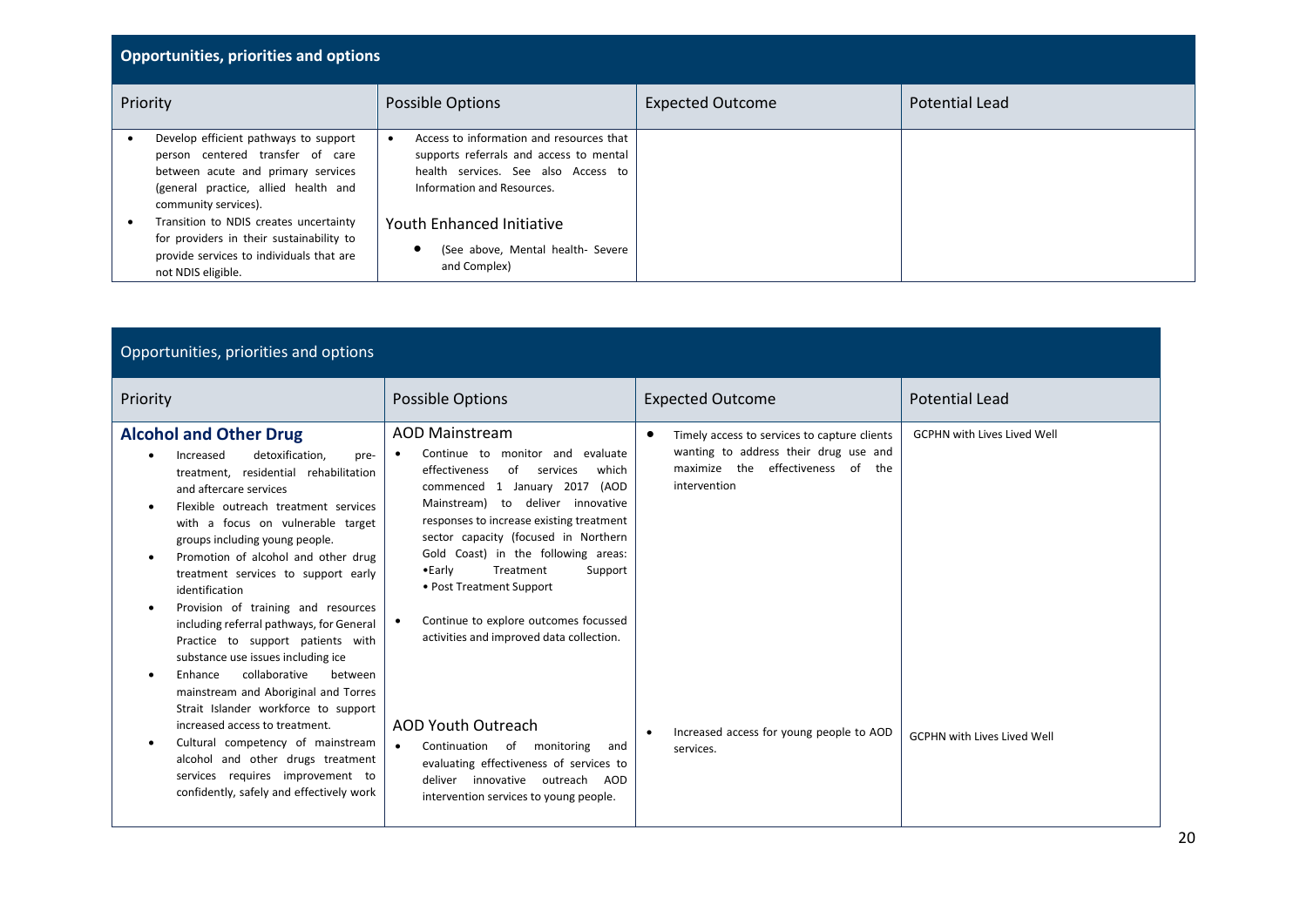| Opportunities, priorities and options                 |                                                                                                                                                                                                                                                                                       |                                                                                                                                                                                                                                                                                                 |                                                                                                                                                                                                                                     |
|-------------------------------------------------------|---------------------------------------------------------------------------------------------------------------------------------------------------------------------------------------------------------------------------------------------------------------------------------------|-------------------------------------------------------------------------------------------------------------------------------------------------------------------------------------------------------------------------------------------------------------------------------------------------|-------------------------------------------------------------------------------------------------------------------------------------------------------------------------------------------------------------------------------------|
| Priority                                              | Possible Options                                                                                                                                                                                                                                                                      | <b>Expected Outcome</b>                                                                                                                                                                                                                                                                         | <b>Potential Lead</b>                                                                                                                                                                                                               |
| with Aboriginal and Torres Strait<br>Islander people. | Review services with a view to driving<br>$\bullet$<br>continuous quality improvement and<br>alignment<br>with<br>State<br>and<br>Commonwealth<br>government<br>investment.<br>Access to Information and                                                                              | Enhance the capacity and effectiveness of<br>$\bullet$<br>the funded organisations, General Practice                                                                                                                                                                                            |                                                                                                                                                                                                                                     |
|                                                       | resources<br>Access to information and resources that<br>$\bullet$<br>supports referrals and access to<br>appropriate services.<br><b>Training and Education</b><br>$\bullet$<br>Training and education as part of<br>$\bullet$<br>workforce and sector support including             | and the broader alcohol and other drugs<br>(AOD) treatment sector and their ability to<br>meet the needs of their client group.                                                                                                                                                                 | <b>GCPHN</b><br>Key stakeholders with GCPHN support                                                                                                                                                                                 |
|                                                       | demand management, commission<br>general management, commissioning<br>general practice training, sector capacity<br>building and general practice referral<br>pathways (links with workforce)                                                                                         |                                                                                                                                                                                                                                                                                                 |                                                                                                                                                                                                                                     |
|                                                       | Capacity building<br>Capacity building activities with current<br>PHN funded provider. Monitor and<br>evaluate effectiveness of services and<br>identify opportunities for driving<br>continuous quality improvement and<br>alignment with State Commonwealth<br>government services. | Increased capacity of local Indigenous<br>$\bullet$<br>service providers                                                                                                                                                                                                                        | <b>GCPHN with subcontractor</b><br>Kalwun                                                                                                                                                                                           |
| <b>Mental Health overarching</b>                      | Joint Regional Plan                                                                                                                                                                                                                                                                   | The Joint Regional Plan will align future                                                                                                                                                                                                                                                       | GCPHN in partnership with GCH to lead the<br>work in collaboration with:                                                                                                                                                            |
| stepped Care approach                                 | ٠<br>Development of a Joint Regional Plan for<br>Mental Health, Suicide Prevention,<br>Alcohol and Other Drugs Services in the<br>Gold Coast region.<br><b>Public Awareness</b>                                                                                                       | needs assessment and service planning<br>while also identifying key pieces of work in<br>the short term that will develop new ways<br>of working together to improve outcomes<br>with existing resources. The Joint Regional<br>Plan aims to lay the groundwork for<br>collaborative action by: | Lived experience representatives<br>$\bullet$<br>Clinical representatives from primary and<br>$\bullet$<br>tertiary sectors<br>Gold Coast Health Mental Health<br>$\bullet$<br>Directorate<br>Gold Coast Health Strategy & Planning |
|                                                       |                                                                                                                                                                                                                                                                                       | Developing a better shared<br>$\bullet$<br>understanding of current service                                                                                                                                                                                                                     | Directorate<br>Gold Coast Primary Health Network<br>representatives                                                                                                                                                                 |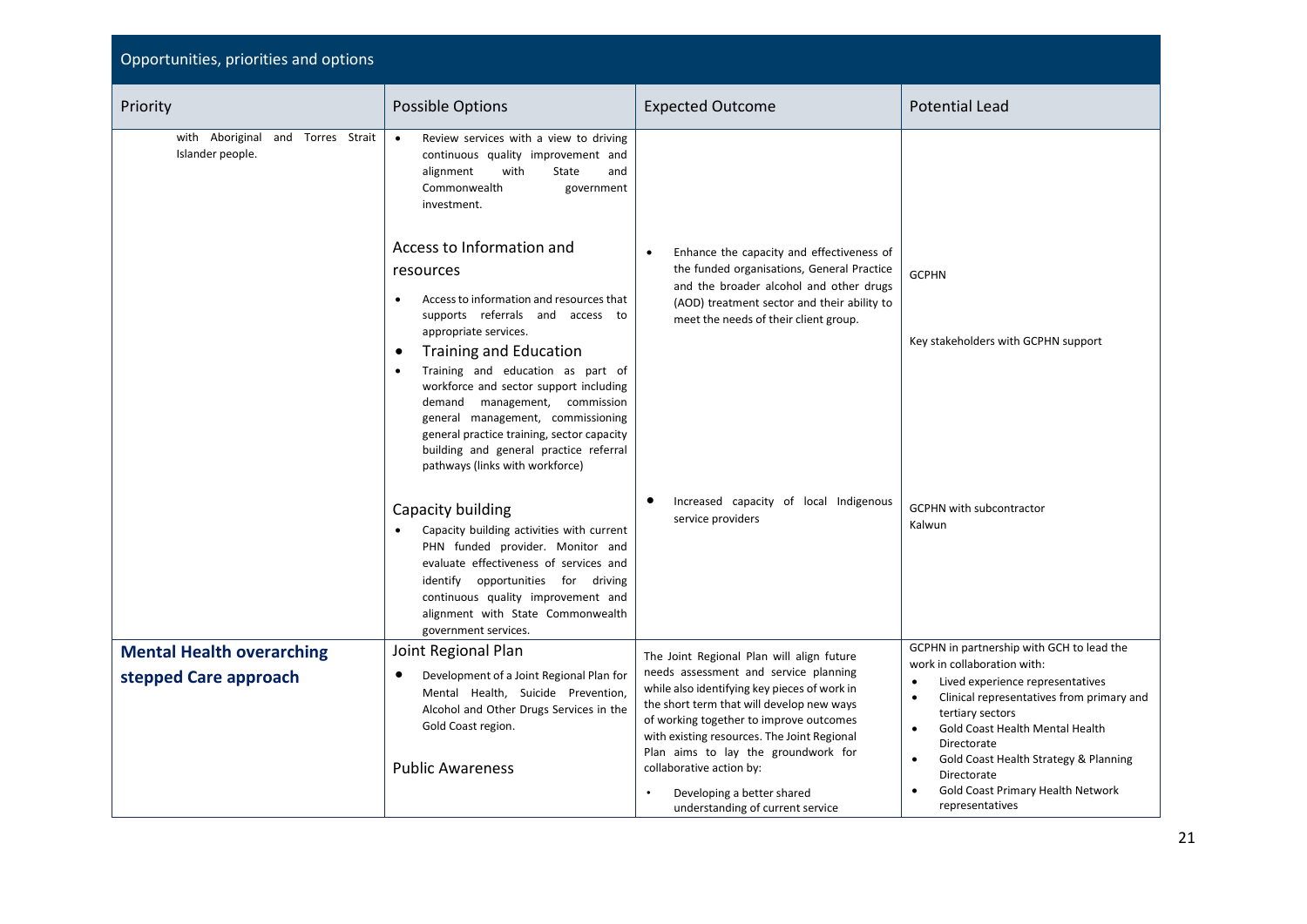| Opportunities, priorities and options |                                                                                                                                                                                                                                                                                               |                                                                                                                                                                                  |                                                                                     |  |  |
|---------------------------------------|-----------------------------------------------------------------------------------------------------------------------------------------------------------------------------------------------------------------------------------------------------------------------------------------------|----------------------------------------------------------------------------------------------------------------------------------------------------------------------------------|-------------------------------------------------------------------------------------|--|--|
| Priority                              | <b>Possible Options</b>                                                                                                                                                                                                                                                                       | <b>Expected Outcome</b>                                                                                                                                                          | <b>Potential Lead</b>                                                               |  |  |
|                                       | Continuation with public awareness<br>$\bullet$<br>campaign promoting increased referrals<br>across the stepped care continuum.<br>Access to Information and<br>resources                                                                                                                     | system<br>$\bullet$<br>Identifying specific opportunities<br>for the future service system<br>Establishing joint governance<br>$\bullet$<br>structures to leverage in the future | Aboriginal and Torres Strait Islander<br>community representatives.<br><b>GCPHN</b> |  |  |
|                                       | Access to information and resources that<br>$\bullet$<br>supports referrals and access to mental<br>health services. See also Access to<br>Information and Resources.                                                                                                                         |                                                                                                                                                                                  | <b>GCPHN with GCH</b>                                                               |  |  |
|                                       | Centralised information intake                                                                                                                                                                                                                                                                |                                                                                                                                                                                  |                                                                                     |  |  |
|                                       | and triage<br>For GCPHN funded services to support<br>$\bullet$<br>more appropriate referral of clients<br>according to their needs across the<br>stepped care continuum. Including<br>review and implementation of the intake<br>assessment and referral mental health<br>services guidance. |                                                                                                                                                                                  | Contracted provider                                                                 |  |  |
|                                       | <b>Education and training</b>                                                                                                                                                                                                                                                                 |                                                                                                                                                                                  |                                                                                     |  |  |
|                                       | Continue training and education as part<br>٠<br>workforce<br>of<br>and<br>sector<br>support including demand<br>management, commissioning general<br>practice training, sector capacity building<br>general<br>practice<br>referral<br>and<br>pathways (links with workforce).                |                                                                                                                                                                                  |                                                                                     |  |  |
| <b>Aboriginal and Torres Strait</b>   | See Aboriginal and Torres Strait                                                                                                                                                                                                                                                              |                                                                                                                                                                                  |                                                                                     |  |  |
| <b>Islander - Mental Health and</b>   | Islander Health and Alcohol and                                                                                                                                                                                                                                                               |                                                                                                                                                                                  |                                                                                     |  |  |
| <b>Suicide</b>                        | other drugs section below                                                                                                                                                                                                                                                                     |                                                                                                                                                                                  |                                                                                     |  |  |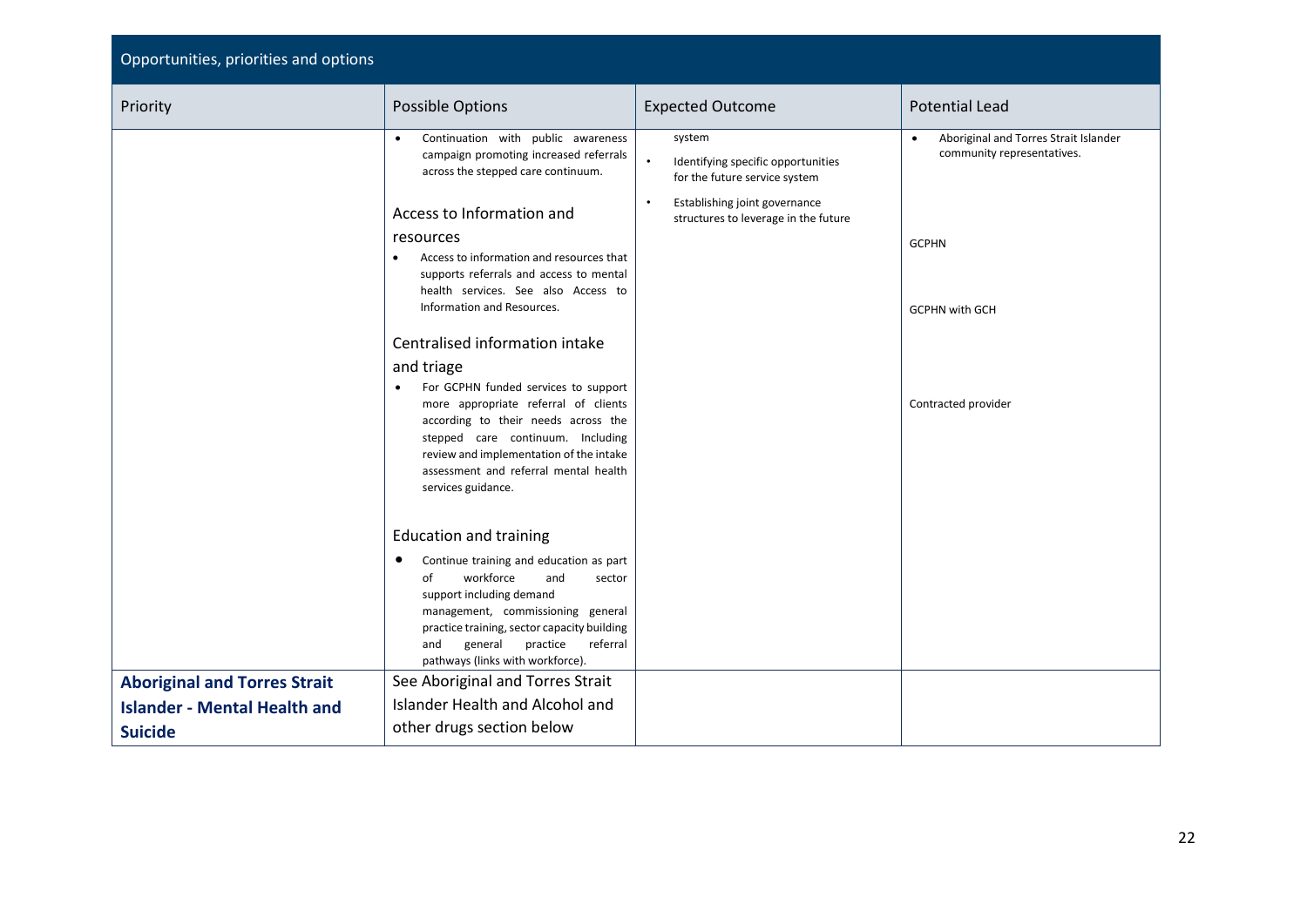## **Indigenous Health (including Indigenous chronic disease)**

| <b>Opportunities, priorities and options</b>                                                                                                                                                                                                               |                                                                                                                                                                                                                                                                                                                                                                                                                                                                                  |                                                                                                                                                                                                                                                                                      |                                |  |  |
|------------------------------------------------------------------------------------------------------------------------------------------------------------------------------------------------------------------------------------------------------------|----------------------------------------------------------------------------------------------------------------------------------------------------------------------------------------------------------------------------------------------------------------------------------------------------------------------------------------------------------------------------------------------------------------------------------------------------------------------------------|--------------------------------------------------------------------------------------------------------------------------------------------------------------------------------------------------------------------------------------------------------------------------------------|--------------------------------|--|--|
| Priority                                                                                                                                                                                                                                                   | Possible Options                                                                                                                                                                                                                                                                                                                                                                                                                                                                 | <b>Expected Outcome</b>                                                                                                                                                                                                                                                              | <b>Potential Lead</b>          |  |  |
| <b>Aboriginal and</b><br><b>Torres Strait</b><br><b>Islander Health</b><br>affects<br>Cultural<br>competency<br>access to services for Aboriginal<br>and Torres Strait Islander people<br>Focus on chronic disease early<br>identification<br>self-<br>and | Continue current arrangements with Kalwun Health Services<br>including employment of IHPO mainstream to deliver cultural<br>competency training (See also workforce). Review current<br>curriculum content to ensure appropriateness and<br>contemporary and establish systematic process to ensure<br>currency in training.<br>Implant processes to more effectively monitor cultural<br>competency training for local service providers particularly<br>those funded by GCPHN. | Increased number of Aboriginal and<br>Strait<br>Islander<br>health<br>Torres<br>assessments by culturally competent<br>workforce:<br>trained<br>improved<br>coordination of care, supporting<br>mainstream service providers to<br>provide<br>culturally<br>appropriate<br>services. | Kalwun with support from GCPHN |  |  |
| management<br>Gaps remain in terms of life<br>and<br>expectancy<br>many                                                                                                                                                                                    | Integrated Team Care<br>Continue current Integrated Team Care arrangements with                                                                                                                                                                                                                                                                                                                                                                                                  | Improve health equity for Aboriginal<br>$\bullet$<br>and Torres strait Islander people<br>culturally<br>through<br>appropriate<br>mainstream primary care, provide                                                                                                                   |                                |  |  |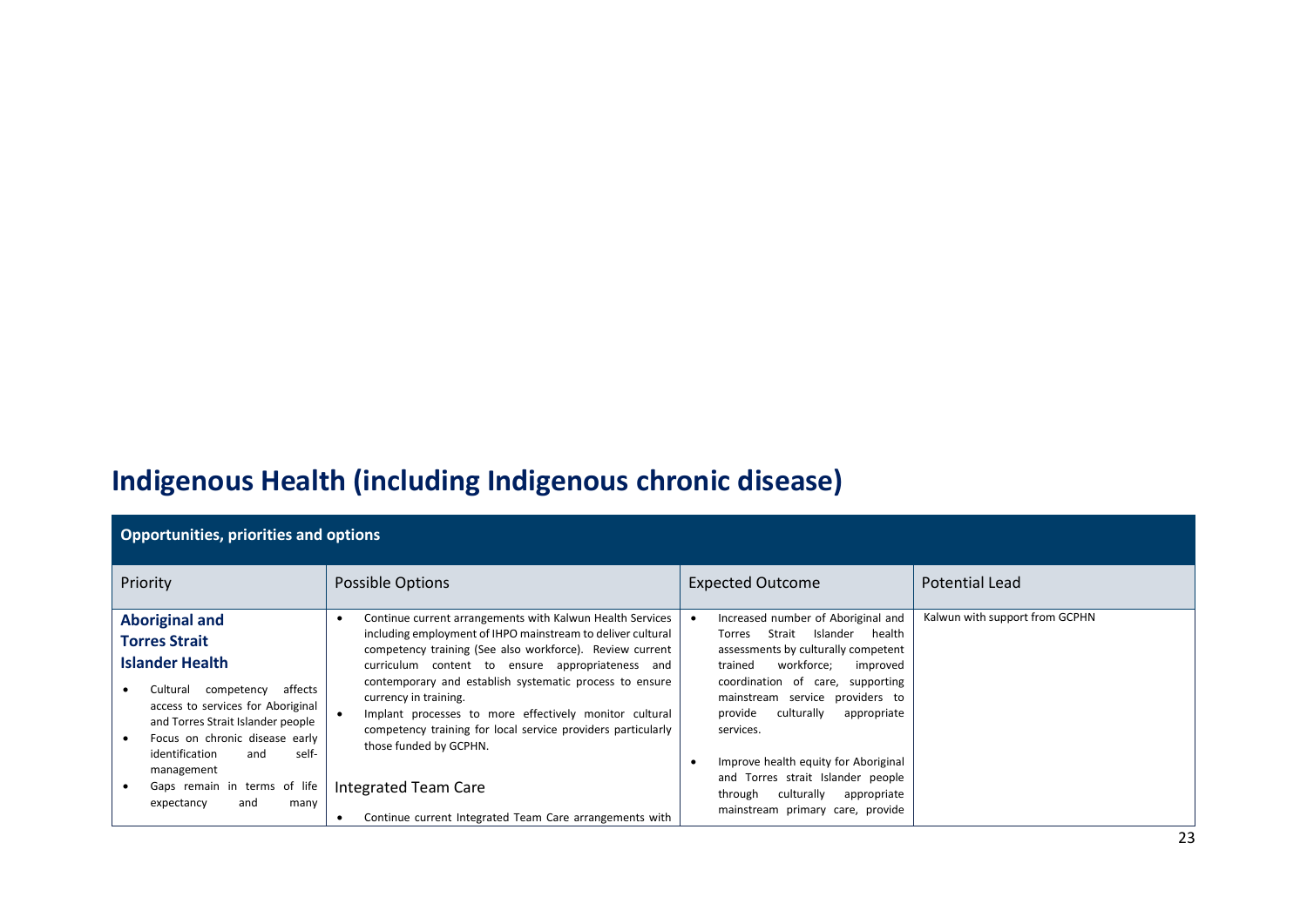| Priority                                                                                                                                                | <b>Possible Options</b>                                                                                                                                                                                                                                                                                                                                                                                                                                                                                                                                                                                                                                                                                                                                                                                                                                                                                                                                                                                                                                                                            | <b>Expected Outcome</b>                                                                                                                                                                                                                                                                                                                                                                                                                                                                                                                                                                                                                                                                                                                                                                                                                                                                                                                                                                                                                                                                                                   | <b>Potential Lead</b>                                                                                                          |
|---------------------------------------------------------------------------------------------------------------------------------------------------------|----------------------------------------------------------------------------------------------------------------------------------------------------------------------------------------------------------------------------------------------------------------------------------------------------------------------------------------------------------------------------------------------------------------------------------------------------------------------------------------------------------------------------------------------------------------------------------------------------------------------------------------------------------------------------------------------------------------------------------------------------------------------------------------------------------------------------------------------------------------------------------------------------------------------------------------------------------------------------------------------------------------------------------------------------------------------------------------------------|---------------------------------------------------------------------------------------------------------------------------------------------------------------------------------------------------------------------------------------------------------------------------------------------------------------------------------------------------------------------------------------------------------------------------------------------------------------------------------------------------------------------------------------------------------------------------------------------------------------------------------------------------------------------------------------------------------------------------------------------------------------------------------------------------------------------------------------------------------------------------------------------------------------------------------------------------------------------------------------------------------------------------------------------------------------------------------------------------------------------------|--------------------------------------------------------------------------------------------------------------------------------|
| contributing factors<br>High number of Aboriginal and<br>$\bullet$<br>Torres Strait Islander people with<br>diabetes, COPD and smoking in<br>the region | IUIH (Department of Health stipulated contracting IUIH to<br>deliver the Care Coordination and Supplementary Services<br>(CCSS) component through Brisbane North PHN as lead<br>commissioner) and Kalwun Health Services locally. Continue<br>to increase awareness of services for Aboriginal and Torres<br>Strait Islander people. Explore further ability to obtain more<br>detailed data to support monitoring of care coordination and<br>self-management and the impact of access to transport and<br>supplementary services. De-identified data collection,<br>analysis and report generation on the clinical indicators<br>(Diabetes, CKD, COPD, and CHD).                                                                                                                                                                                                                                                                                                                                                                                                                                 | assistance to Aboriginal and Torres<br>Strait Islander People to obtain<br>primary health care as required, and<br>provide care coordination services to<br>eligible people with chronic disease<br>who<br>require<br>coordinated,<br>multidisciplinary care.<br>Improve<br>service users' capacity to self-<br>manage conditions/health.                                                                                                                                                                                                                                                                                                                                                                                                                                                                                                                                                                                                                                                                                                                                                                                 | GCPHN in partnership with IUIH (Via Brisbane North<br>PHN) and Kalwun Health Services and mainstream<br>primary care services. |
|                                                                                                                                                         | <b>Primary Sense</b><br>Continue refinement and implementation in practices of<br>automated de-identified data extraction and analysis of the<br>health profile of the entire practice population - generating<br>actionable reports and medication safety alerts for general<br>practices, analysed population health data for the practice to<br>inform the service response, and for GCPHN commissioning<br>purposes:<br>Highlights patients with complex and comorbid conditions to<br>target proactive and coordinated care<br>Highlights patients at risk of hospitalisation for coordinated<br>care (some cross over with group above)<br>Highlights patients at risk of chronic disease to target<br>$\bullet$<br>proactive health assessment<br>Highlights patients at risk of polypharmacy for medication<br>$\bullet$<br>review<br>Alerts to patients at immediate risk from medication<br>prescribing safety issues<br>Public Health Surveillance, dashboard updates every five<br>$\bullet$<br>minutes with condition/ symptoms of interest such as<br>influenza/influenzas symptoms. | Primary Sense will support general<br>practices to make timely decisions for<br>better health care for their respective<br>populations by:<br>• Integrating diagnosis, medications<br>and pathology data from practice<br>management system and applying<br>evidenced based algorithms.<br>$\bullet$<br>Identifying high risk groups for<br>proactive care.<br>Relaying analysed de-identified<br>$\bullet$<br>patient information as data becomes<br>available, enabling the practices to<br>plan and coordinate care in an<br>efficient way so patients get the right<br>care at the right time by the right<br>person.<br>Providing clinical audit functions e.g.<br>$\bullet$<br>pre-accreditation data checks, and a<br>risk stratified profile of the entire<br>practice patient population including<br>high impact conditions, multi-<br>morbidity and polypharmacy profiles.<br>Primary Sense will also enhance the<br>level and detail of service planning<br>that PHNs can do based on historic<br>and current de-identified patient<br>level, practice level, and regional<br>level data, enabling predictive | <b>GCPHN</b>                                                                                                                   |